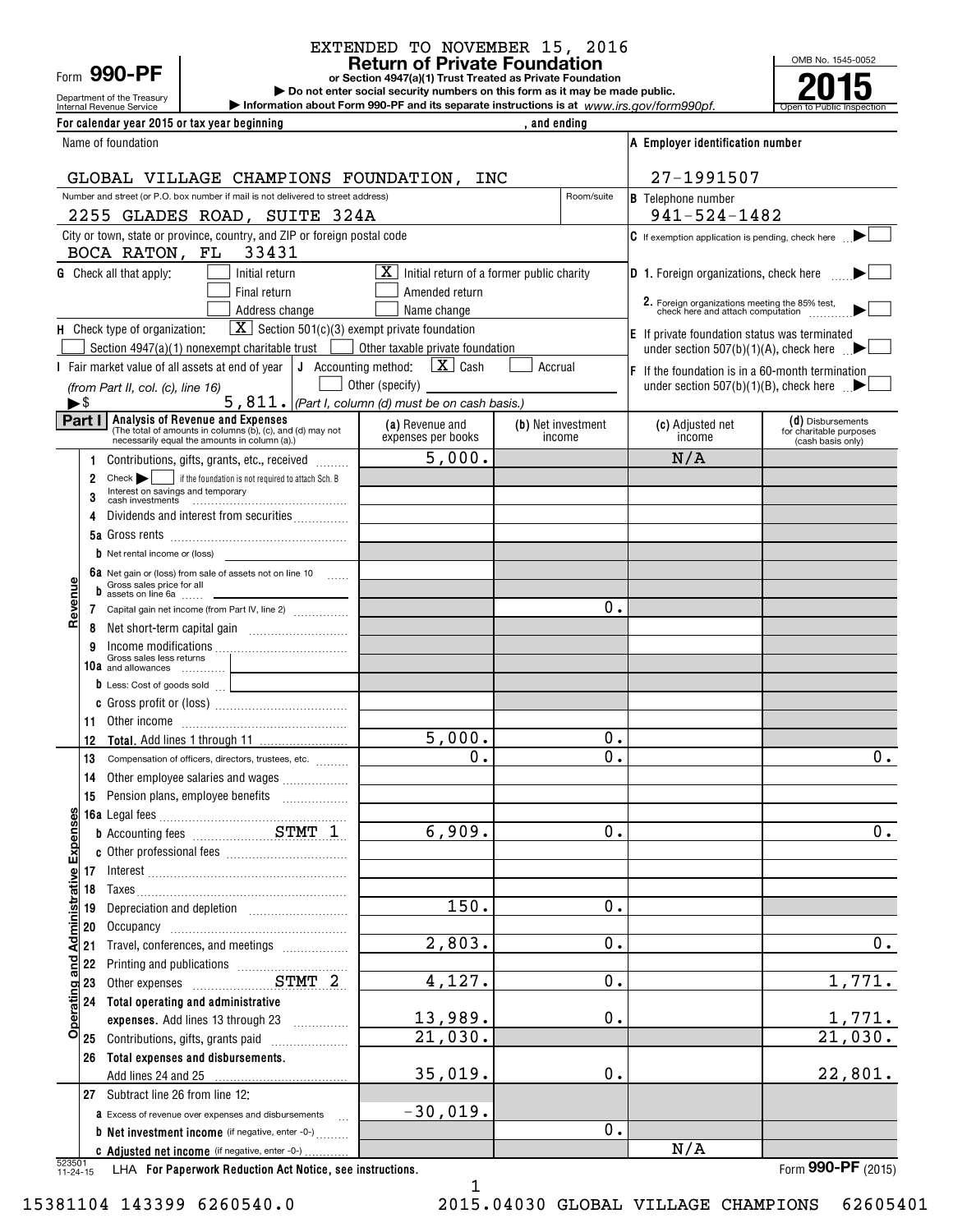|                      |          | GLOBAL VILLAGE CHAMPIONS FOUNDATION,<br>Form 990-PF (2015)                                |                   | INC                     | 27-1991507<br>Page 2  |
|----------------------|----------|-------------------------------------------------------------------------------------------|-------------------|-------------------------|-----------------------|
|                      | Part II  | <b>Balance Sheets</b> Attached schedules and amounts in the description                   | Beginning of year | End of year             |                       |
|                      |          | column should be for end-of-year amounts only.                                            | (a) Book Value    | (b) Book Value          | (c) Fair Market Value |
|                      |          |                                                                                           | 35,680.           | 5,811.                  | 5,811.                |
|                      |          | 2 Savings and temporary cash investments [111][11] Savings and temporary cash investments |                   |                         |                       |
|                      |          | 3 Accounts receivable                                                                     |                   |                         |                       |
|                      |          | Less: allowance for doubtful accounts $\blacktriangleright$                               |                   |                         |                       |
|                      |          | 4 Pledges receivable                                                                      |                   |                         |                       |
|                      |          | Less: allowance for doubtful accounts                                                     |                   |                         |                       |
|                      |          |                                                                                           |                   |                         |                       |
|                      |          | Receivables due from officers, directors, trustees, and other                             |                   |                         |                       |
|                      |          |                                                                                           |                   |                         |                       |
|                      |          |                                                                                           |                   |                         |                       |
|                      |          | Less: allowance for doubtful accounts                                                     |                   |                         |                       |
|                      |          |                                                                                           |                   |                         |                       |
| Assets               |          |                                                                                           |                   |                         |                       |
|                      |          | 10a Investments - U.S. and state government obligations [                                 |                   |                         |                       |
|                      |          |                                                                                           |                   |                         |                       |
|                      |          |                                                                                           |                   |                         |                       |
|                      |          |                                                                                           |                   |                         |                       |
|                      |          |                                                                                           | 150.              |                         |                       |
|                      |          |                                                                                           |                   |                         |                       |
|                      |          |                                                                                           |                   |                         |                       |
|                      | 13       | 14 Land, buildings, and equipment: basis                                                  |                   |                         |                       |
|                      |          |                                                                                           |                   |                         |                       |
|                      |          |                                                                                           |                   |                         |                       |
|                      |          | 15 Other assets (describe $\blacktriangleright$                                           |                   |                         |                       |
|                      |          | 16 Total assets (to be completed by all filers - see the                                  | 35,830.           | 5,811.                  | 5,811.                |
|                      |          |                                                                                           |                   |                         |                       |
|                      | 18       |                                                                                           |                   |                         |                       |
|                      |          |                                                                                           |                   |                         |                       |
| Liabilities          |          | 20 Loans from officers, directors, trustees, and other disqualified persons               |                   |                         |                       |
|                      |          |                                                                                           |                   |                         |                       |
|                      |          | 22 Other liabilities (describe $\blacktriangleright$                                      |                   |                         |                       |
|                      |          |                                                                                           |                   |                         |                       |
|                      |          | 23 Total liabilities (add lines 17 through 22)                                            | 0.                | 0.                      |                       |
|                      |          | Foundations that follow SFAS 117, check here <b>Fig.</b> P                                |                   |                         |                       |
|                      |          | and complete lines 24 through 26 and lines 30 and 31.                                     |                   |                         |                       |
|                      | 24       |                                                                                           |                   |                         |                       |
|                      | 25       |                                                                                           |                   |                         |                       |
| <b>Fund Balances</b> |          |                                                                                           |                   |                         |                       |
|                      |          | Foundations that do not follow SFAS 117, check here $\Box$ $\blacktriangleright$ $\Box$   |                   |                         |                       |
|                      |          | and complete lines 27 through 31.                                                         |                   |                         |                       |
| ŏ                    | 27       | Capital stock, trust principal, or current funds                                          | 0.                | 0.                      |                       |
| Assets               | 28       | Paid-in or capital surplus, or land, bldg., and equipment fund                            | $\overline{0}$ .  | 0.                      |                       |
|                      | 29       | Retained earnings, accumulated income, endowment, or other funds                          | 35,830.           | 5,811.                  |                       |
| $\frac{d}{dx}$       | 30       |                                                                                           | 35,830.           | 5,811.                  |                       |
|                      |          |                                                                                           |                   |                         |                       |
|                      |          | 31 Total liabilities and net assets/fund balances                                         | 35,830.           | 5,811.                  |                       |
|                      | Part III | Analysis of Changes in Net Assets or Fund Balances                                        |                   |                         |                       |
|                      |          |                                                                                           |                   |                         |                       |
|                      |          | 1 Total net assets or fund balances at beginning of year - Part II, column (a), line 30   |                   | $\mathbf{1}$            | 35,830.               |
|                      |          | 2 Enter amount from Part I, line 27a                                                      |                   | $\overline{2}$          | $-30,019.$            |
| 3                    |          |                                                                                           |                   | 3                       | 0.                    |
| 4                    |          | Add lines 1, 2, and 3                                                                     |                   | $\overline{\mathbf{4}}$ | 5,811.                |
| 5                    |          | Decreases not included in line 2 (itemize) $\blacktriangleright$                          |                   | 5                       | 0.                    |
|                      |          |                                                                                           |                   | 6                       | 5,811.                |
|                      |          |                                                                                           |                   |                         | Form 990-PF (2015)    |

523511 11-24-15 523511 11-24-15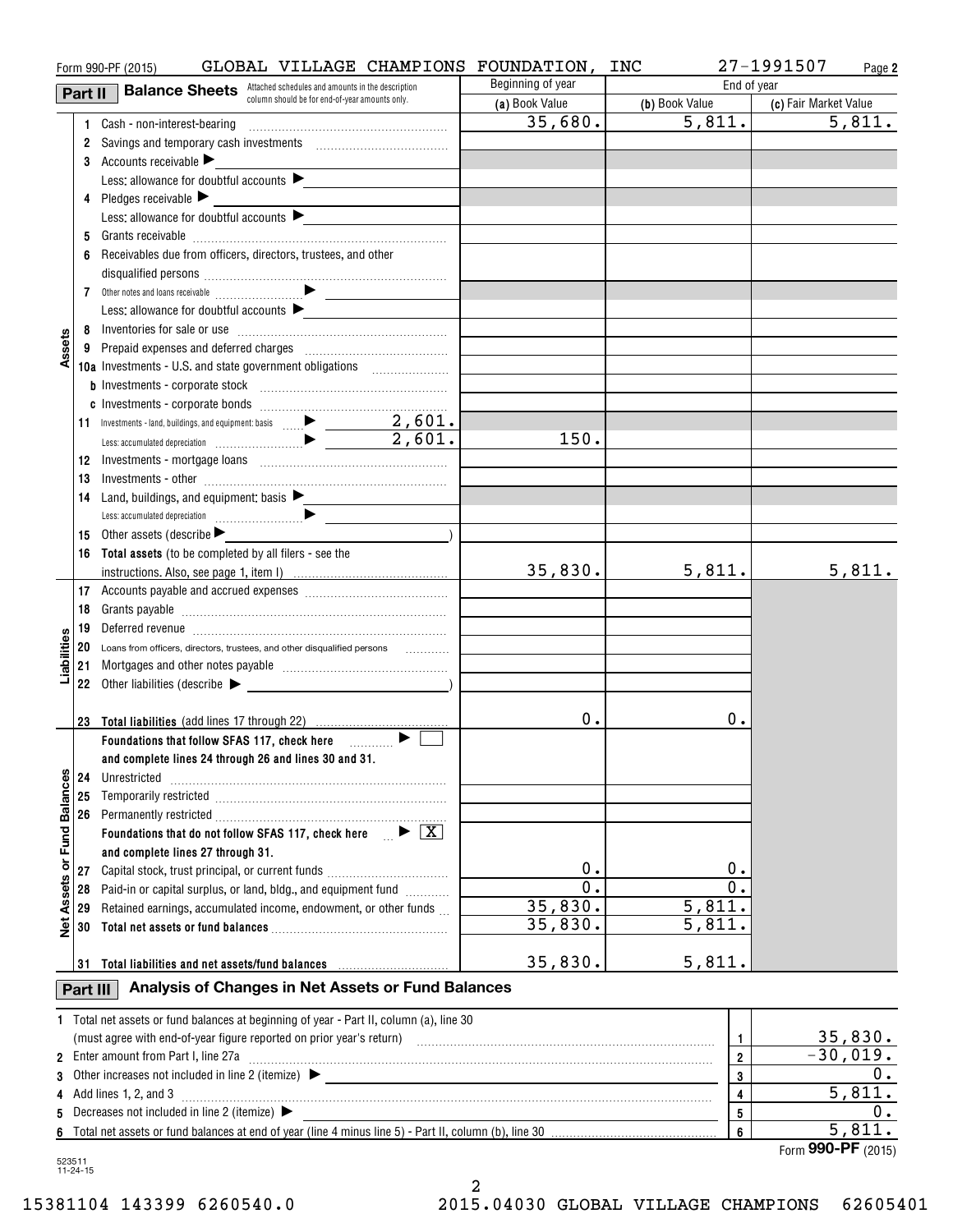| Form 990-PF (2015)                                                                                                                    | GLOBAL VILLAGE CHAMPIONS FOUNDATION, INC                                                                                                                                                                                       |                                                   |                                                  |                                                               | 27-1991507<br>Page 3                                        |
|---------------------------------------------------------------------------------------------------------------------------------------|--------------------------------------------------------------------------------------------------------------------------------------------------------------------------------------------------------------------------------|---------------------------------------------------|--------------------------------------------------|---------------------------------------------------------------|-------------------------------------------------------------|
| Part IV                                                                                                                               | <b>Capital Gains and Losses for Tax on Investment Income</b>                                                                                                                                                                   |                                                   |                                                  |                                                               |                                                             |
|                                                                                                                                       | (a) List and describe the kind(s) of property sold (e.g., real estate,<br>2-story brick warehouse; or common stock, 200 shs. MLC Co.)                                                                                          |                                                   | (b) How acquired<br>P - Purchase<br>D - Donation | (c) Date acquired<br>(mo., day, yr.)                          | (d) Date sold<br>(mo., day, yr.)                            |
| 1a                                                                                                                                    |                                                                                                                                                                                                                                |                                                   |                                                  |                                                               |                                                             |
| <b>NONE</b><br>b                                                                                                                      |                                                                                                                                                                                                                                |                                                   |                                                  |                                                               |                                                             |
| C                                                                                                                                     |                                                                                                                                                                                                                                |                                                   |                                                  |                                                               |                                                             |
| d                                                                                                                                     |                                                                                                                                                                                                                                |                                                   |                                                  |                                                               |                                                             |
| e                                                                                                                                     |                                                                                                                                                                                                                                |                                                   |                                                  |                                                               |                                                             |
| (e) Gross sales price                                                                                                                 | (f) Depreciation allowed<br>(or allowable)                                                                                                                                                                                     | (g) Cost or other basis<br>plus expense of sale   |                                                  | (h) Gain or (loss)<br>$(e)$ plus $(f)$ minus $(g)$            |                                                             |
| a                                                                                                                                     |                                                                                                                                                                                                                                |                                                   |                                                  |                                                               |                                                             |
| b                                                                                                                                     |                                                                                                                                                                                                                                |                                                   |                                                  |                                                               |                                                             |
| C<br>d                                                                                                                                |                                                                                                                                                                                                                                |                                                   |                                                  |                                                               |                                                             |
| e                                                                                                                                     |                                                                                                                                                                                                                                |                                                   |                                                  |                                                               |                                                             |
|                                                                                                                                       | Complete only for assets showing gain in column (h) and owned by the foundation on 12/31/69                                                                                                                                    |                                                   |                                                  | (I) Gains (Col. (h) gain minus                                |                                                             |
| (i) F.M.V. as of 12/31/69                                                                                                             | (j) Adjusted basis<br>as of 12/31/69                                                                                                                                                                                           | $(k)$ Excess of col. (i)<br>over col. (j), if any |                                                  | col. (k), but not less than -0-) or<br>Losses (from col. (h)) |                                                             |
| a                                                                                                                                     |                                                                                                                                                                                                                                |                                                   |                                                  |                                                               |                                                             |
| b                                                                                                                                     |                                                                                                                                                                                                                                |                                                   |                                                  |                                                               |                                                             |
| C                                                                                                                                     |                                                                                                                                                                                                                                |                                                   |                                                  |                                                               |                                                             |
| d                                                                                                                                     |                                                                                                                                                                                                                                |                                                   |                                                  |                                                               |                                                             |
| e                                                                                                                                     |                                                                                                                                                                                                                                |                                                   |                                                  |                                                               |                                                             |
| 2 Capital gain net income or (net capital loss)                                                                                       | If gain, also enter in Part I, line 7<br>If (loss), enter -0- in Part I, line 7                                                                                                                                                |                                                   | 2                                                |                                                               |                                                             |
| 3 Net short-term capital gain or (loss) as defined in sections 1222(5) and (6):<br>If gain, also enter in Part I, line 8, column (c). |                                                                                                                                                                                                                                |                                                   |                                                  |                                                               |                                                             |
| If (loss), enter -0- in Part I, line 8<br>Part V   Qualification Under Section 4940(e) for Reduced Tax on Net Investment Income       |                                                                                                                                                                                                                                |                                                   |                                                  |                                                               |                                                             |
| (For optional use by domestic private foundations subject to the section 4940(a) tax on net investment income.)                       |                                                                                                                                                                                                                                |                                                   |                                                  |                                                               |                                                             |
|                                                                                                                                       |                                                                                                                                                                                                                                |                                                   |                                                  |                                                               |                                                             |
| If section $4940(d)(2)$ applies, leave this part blank.                                                                               |                                                                                                                                                                                                                                |                                                   |                                                  |                                                               |                                                             |
| Was the foundation liable for the section 4942 tax on the distributable amount of any year in the base period?                        |                                                                                                                                                                                                                                |                                                   |                                                  |                                                               | Yes $X$ No                                                  |
| If "Yes," the foundation does not qualify under section 4940(e). Do not complete this part.                                           |                                                                                                                                                                                                                                |                                                   |                                                  |                                                               |                                                             |
| 1.                                                                                                                                    | Enter the appropriate amount in each column for each year; see the instructions before making any entries.                                                                                                                     |                                                   |                                                  |                                                               |                                                             |
| (a)<br>Base period years<br>Calendar year (or tax year beginning in)                                                                  | (b)<br>Adjusted qualifying distributions                                                                                                                                                                                       |                                                   | (c)<br>Net value of noncharitable-use assets     |                                                               | (d)<br>Distribution ratio<br>(col. (b) divided by col. (c)) |
| 2014                                                                                                                                  |                                                                                                                                                                                                                                |                                                   |                                                  |                                                               |                                                             |
| 2013                                                                                                                                  |                                                                                                                                                                                                                                |                                                   |                                                  |                                                               |                                                             |
| 2012                                                                                                                                  |                                                                                                                                                                                                                                |                                                   |                                                  |                                                               |                                                             |
| 2011                                                                                                                                  |                                                                                                                                                                                                                                |                                                   |                                                  |                                                               |                                                             |
| 2010                                                                                                                                  |                                                                                                                                                                                                                                |                                                   |                                                  |                                                               |                                                             |
|                                                                                                                                       |                                                                                                                                                                                                                                |                                                   |                                                  |                                                               |                                                             |
|                                                                                                                                       |                                                                                                                                                                                                                                |                                                   |                                                  | 2                                                             |                                                             |
| 3 Average distribution ratio for the 5-year base period - divide the total on line 2 by 5, or by the number of years                  |                                                                                                                                                                                                                                |                                                   |                                                  |                                                               |                                                             |
|                                                                                                                                       | the foundation has been in existence if less than 5 years [11] match match match and the foundation has been in existence if less than 5 years [11] match match match match and the foundation has been in existence if $\sim$ |                                                   |                                                  | 3                                                             |                                                             |
|                                                                                                                                       |                                                                                                                                                                                                                                |                                                   |                                                  | 4                                                             |                                                             |
|                                                                                                                                       |                                                                                                                                                                                                                                |                                                   |                                                  | 5                                                             |                                                             |
|                                                                                                                                       |                                                                                                                                                                                                                                |                                                   |                                                  | 6                                                             |                                                             |
| 7 Add lines 5 and 6                                                                                                                   |                                                                                                                                                                                                                                |                                                   |                                                  | 7                                                             |                                                             |
|                                                                                                                                       |                                                                                                                                                                                                                                |                                                   |                                                  | 8                                                             |                                                             |
| See the Part VI instructions.                                                                                                         | If line 8 is equal to or greater than line 7, check the box in Part VI, line 1b, and complete that part using a 1% tax rate.                                                                                                   |                                                   |                                                  |                                                               |                                                             |

3 3

523521 11-24-15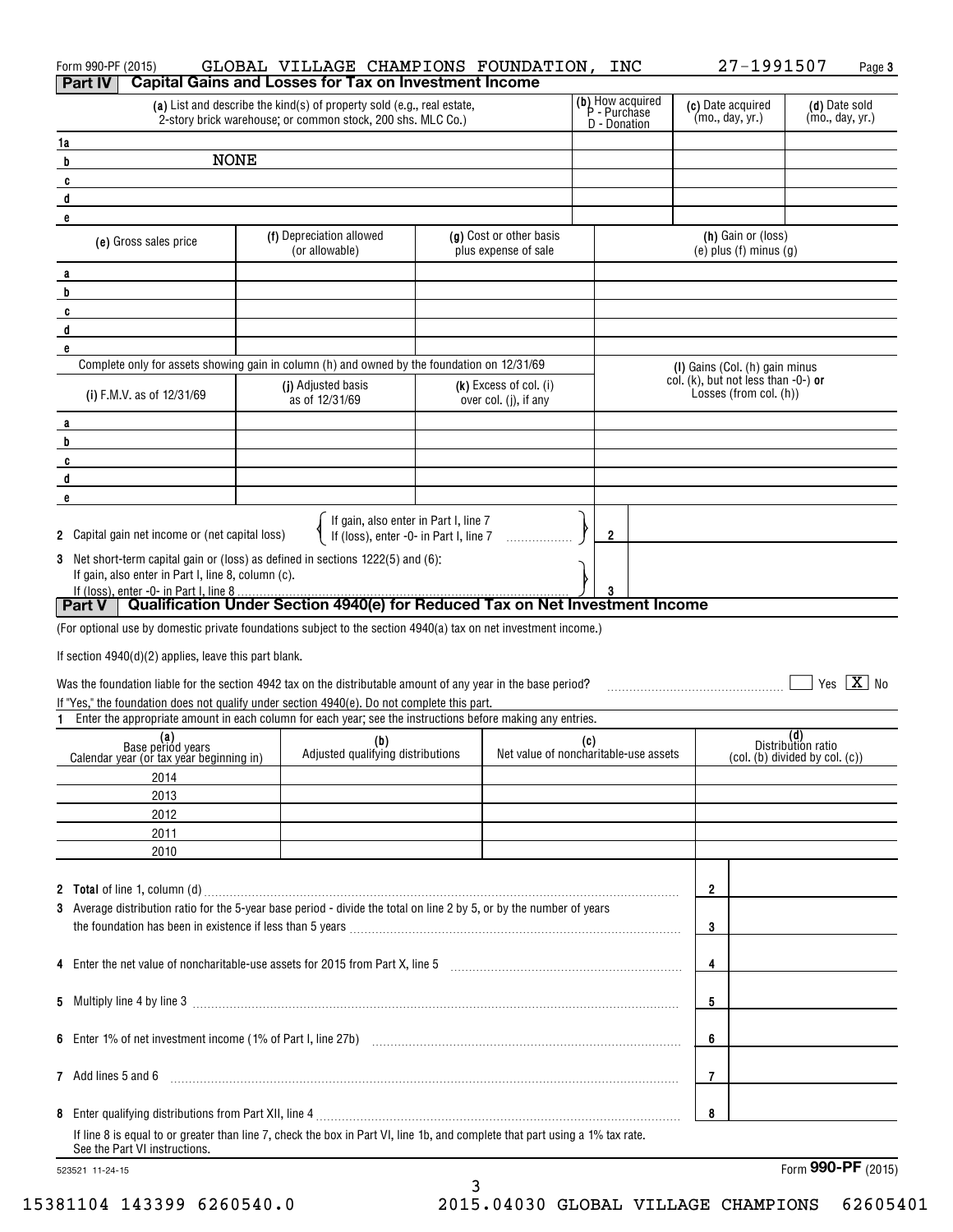|    | GLOBAL VILLAGE CHAMPIONS FOUNDATION, INC<br>Form 990-PF (2015)                                                                                                                   | 27-1991507     |                          | Page 4                  |
|----|----------------------------------------------------------------------------------------------------------------------------------------------------------------------------------|----------------|--------------------------|-------------------------|
|    | Excise Tax Based on Investment Income (Section 4940(a), 4940(b), 4940(e), or 4948 - see instructions)<br><b>Part VI</b>                                                          |                |                          |                         |
|    | <b>1a</b> Exempt operating foundations described in section $4940(d)(2)$ , check here $\Box$ and enter "N/A" on line 1.                                                          |                |                          |                         |
|    |                                                                                                                                                                                  |                |                          |                         |
|    | <b>b</b> Domestic foundations that meet the section 4940(e) requirements in Part V, check here $\bullet$ and enter 1%<br>$\mathbf{1}$                                            |                |                          | 0.                      |
|    |                                                                                                                                                                                  |                |                          |                         |
|    | c All other domestic foundations enter 2% of line 27b. Exempt foreign organizations enter 4% of Part I, line 12, col. (b).                                                       |                |                          |                         |
|    | $\overline{2}$                                                                                                                                                                   |                |                          | $0$ .                   |
| 3  | 3<br>Add lines 1 and 2                                                                                                                                                           |                |                          | $\overline{0}$ .        |
|    | $\overline{\mathbf{4}}$                                                                                                                                                          |                |                          | $\mathbf 0$ .           |
|    | 5                                                                                                                                                                                |                |                          | $\overline{0}$ .        |
|    | Credits/Payments:                                                                                                                                                                |                |                          |                         |
|    | 6a                                                                                                                                                                               |                |                          |                         |
|    | 6b                                                                                                                                                                               |                |                          |                         |
|    | 6c                                                                                                                                                                               |                |                          |                         |
|    | 6d                                                                                                                                                                               |                |                          | $0$ .                   |
| 7  | $\overline{7}$                                                                                                                                                                   |                |                          |                         |
|    | Enter any <b>penalty</b> for underpayment of estimated tax. Check here <b>Leap if Form 2220</b> is attached <i>manumenomention</i><br>8                                          |                |                          | $0$ .                   |
|    | 9<br>10                                                                                                                                                                          |                |                          |                         |
| 10 | Overpayment. If line 7 is more than the total of lines 5 and 8, enter the amount overpaid manufactured.<br>11                                                                    |                |                          |                         |
| 11 | Enter the amount of line 10 to be: Credited to 2016 estimated tax $\blacktriangleright$<br>Refunded $\blacktriangleright$<br><b>Part VII-A   Statements Regarding Activities</b> |                |                          |                         |
|    | 1a During the tax year, did the foundation attempt to influence any national, state, or local legislation or did it participate or intervene in                                  |                | Yesl                     | No                      |
|    |                                                                                                                                                                                  | 1a             |                          | X                       |
|    | <b>b</b> Did it spend more than \$100 during the year (either directly or indirectly) for political purposes (see instructions for the definition)?                              | 1 <sub>b</sub> |                          | $\overline{\mathbf{x}}$ |
|    | If the answer is "Yes" to 1a or 1b, attach a detailed description of the activities and copies of any materials published or                                                     |                |                          |                         |
|    | distributed by the foundation in connection with the activities.                                                                                                                 |                |                          |                         |
|    |                                                                                                                                                                                  | 1c             |                          | х                       |
|    | d Enter the amount (if any) of tax on political expenditures (section 4955) imposed during the year:                                                                             |                |                          |                         |
|    | $0$ .                                                                                                                                                                            |                |                          |                         |
|    | e Enter the reimbursement (if any) paid by the foundation during the year for political expenditure tax imposed on foundation                                                    |                |                          |                         |
|    |                                                                                                                                                                                  |                |                          |                         |
|    | 2 Has the foundation engaged in any activities that have not previously been reported to the IRS?                                                                                | $\overline{2}$ |                          | х                       |
|    | If "Yes," attach a detailed description of the activities.                                                                                                                       |                |                          |                         |
|    | 3 Has the foundation made any changes, not previously reported to the IRS, in its governing instrument, articles of incorporation, or                                            |                |                          |                         |
|    |                                                                                                                                                                                  | 3              |                          | х                       |
|    |                                                                                                                                                                                  | 4a             |                          | $\overline{\mathbf{x}}$ |
|    |                                                                                                                                                                                  | 4b             |                          |                         |
|    |                                                                                                                                                                                  | 5              |                          | Χ                       |
|    | If "Yes," attach the statement required by General Instruction T.                                                                                                                |                |                          |                         |
| 6  | Are the requirements of section 508(e) (relating to sections 4941 through 4945) satisfied either:                                                                                |                |                          |                         |
|    | • By language in the governing instrument, or                                                                                                                                    |                |                          |                         |
|    | · By state legislation that effectively amends the governing instrument so that no mandatory directions that conflict with the state law                                         |                |                          |                         |
|    | remain in the governing instrument?                                                                                                                                              | 6              |                          | х                       |
| 7  | Did the foundation have at least \$5,000 in assets at any time during the year? If "Yes," complete Part II, col. (c), and Part XV                                                | $\overline{7}$ | $\mathbf X$              |                         |
|    |                                                                                                                                                                                  |                |                          |                         |
|    | 8a Enter the states to which the foundation reports or with which it is registered (see instructions)                                                                            |                |                          |                         |
|    | FL                                                                                                                                                                               |                |                          |                         |
|    | <b>b</b> If the answer is "Yes" to line 7, has the foundation furnished a copy of Form 990-PF to the Attorney General (or designate)                                             |                |                          |                         |
|    |                                                                                                                                                                                  | 8b             | х                        |                         |
| 9  | Is the foundation claiming status as a private operating foundation within the meaning of section 4942(j)(3) or 4942(j)(5) for calendar                                          |                |                          |                         |
|    |                                                                                                                                                                                  | 9              |                          | х                       |
|    |                                                                                                                                                                                  | 10             | $000 \text{ } \text{DE}$ | $\overline{\text{X}}$   |

Form **990-PF** ( <sup>2015</sup>) Form (2015) **990-PF**

523531 11-24-15 523531 11-24-15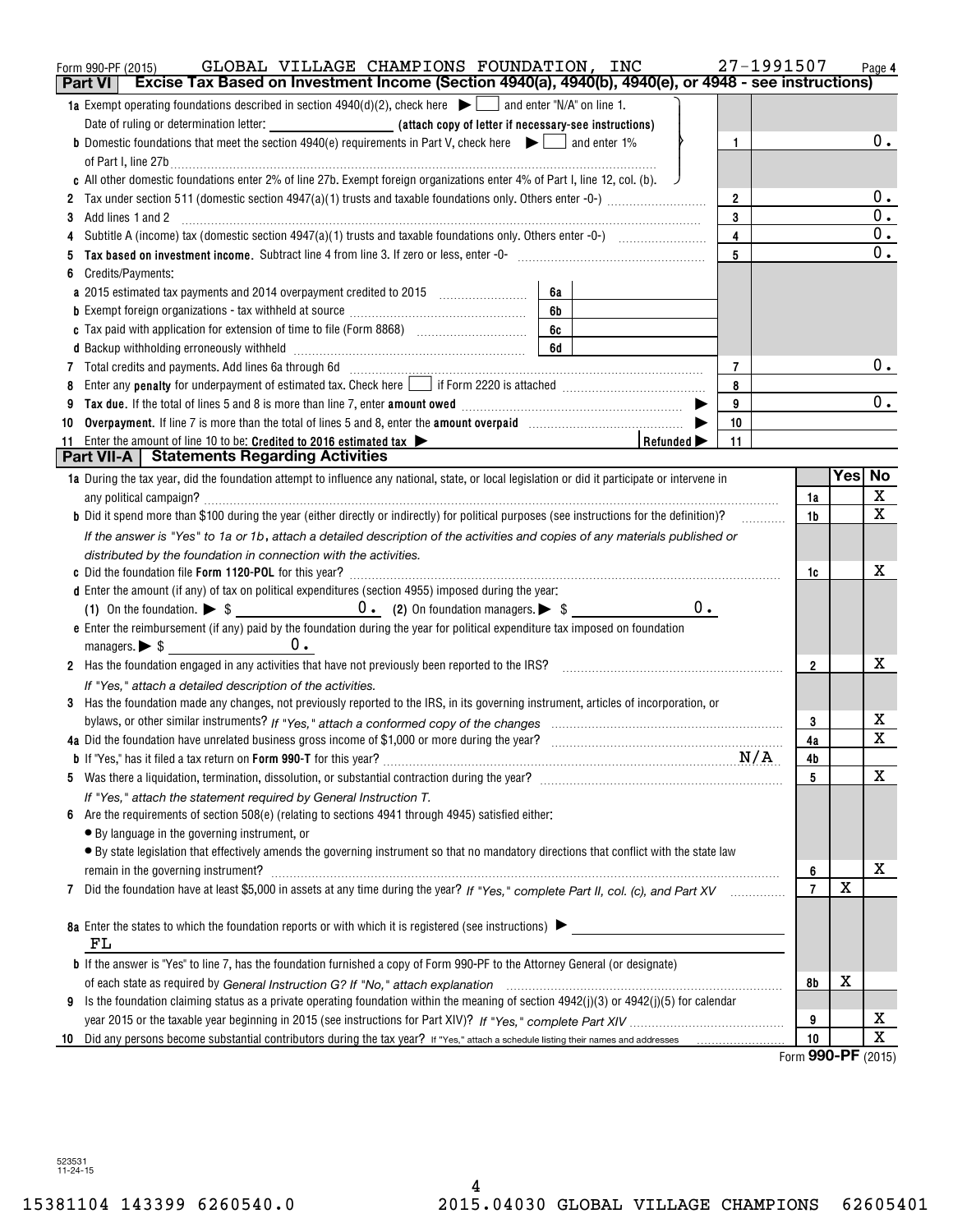|                                                                                                                                                                                                                                                                                                                                                                                                                                                                                                               | 27-1991507 |        | Page 5      |
|---------------------------------------------------------------------------------------------------------------------------------------------------------------------------------------------------------------------------------------------------------------------------------------------------------------------------------------------------------------------------------------------------------------------------------------------------------------------------------------------------------------|------------|--------|-------------|
| Part VII-A   Statements Regarding Activities (continued)                                                                                                                                                                                                                                                                                                                                                                                                                                                      |            |        |             |
|                                                                                                                                                                                                                                                                                                                                                                                                                                                                                                               |            | Yes No |             |
| 11 At any time during the year, did the foundation, directly or indirectly, own a controlled entity within the meaning of                                                                                                                                                                                                                                                                                                                                                                                     |            |        | x           |
| 12 Did the foundation make a distribution to a donor advised fund over which the foundation or a disqualified person had advisory privileges?                                                                                                                                                                                                                                                                                                                                                                 | -11        |        |             |
| If "Yes," attach statement (see instructions) manufactured and according to the statement of the statement (see                                                                                                                                                                                                                                                                                                                                                                                               | 12         |        | X           |
| 13 Did the foundation comply with the public inspection requirements for its annual returns and exemption application?                                                                                                                                                                                                                                                                                                                                                                                        | 13         |        |             |
| Website address > WWW.GOGVC.COM                                                                                                                                                                                                                                                                                                                                                                                                                                                                               |            |        |             |
| Telephone no. $\triangleright$ 561-994-5050<br>14 The books are in care of $\blacktriangleright$ CBIZ MHM, LLC                                                                                                                                                                                                                                                                                                                                                                                                |            |        |             |
| Located at > 1675 N MILITARY TRAIL, 5TH FLOOR, BOCA RATON, FL ZIP+4 >33486                                                                                                                                                                                                                                                                                                                                                                                                                                    |            |        |             |
|                                                                                                                                                                                                                                                                                                                                                                                                                                                                                                               |            |        |             |
|                                                                                                                                                                                                                                                                                                                                                                                                                                                                                                               |            | N/A    |             |
| 16 At any time during calendar year 2015, did the foundation have an interest in or a signature or other authority over a bank,                                                                                                                                                                                                                                                                                                                                                                               |            | Yes    | No          |
| securities, or other financial account in a foreign country?<br>$\begin{minipage}{0.5\textwidth} \begin{tabular}{ l l l } \hline & \multicolumn{1}{ l l } \hline & \multicolumn{1}{ l } \multicolumn{1}{ l } \hline \multicolumn{1}{ l } \multicolumn{1}{ l } \multicolumn{1}{ l } \multicolumn{1}{ l } \multicolumn{1}{ l } \multicolumn{1}{ l } \multicolumn{1}{ l } \multicolumn{1}{ l } \multicolumn{1}{ l } \multicolumn{1}{ l } \multicolumn{1}{ l } \multicolumn{1}{ l } \multicolumn{1}{ l } \multic$ | 16         |        | X           |
| See the instructions for exceptions and filing requirements for FinCEN Form 114. If "Yes," enter the name of the                                                                                                                                                                                                                                                                                                                                                                                              |            |        |             |
| foreign country                                                                                                                                                                                                                                                                                                                                                                                                                                                                                               |            |        |             |
| Part VII-B   Statements Regarding Activities for Which Form 4720 May Be Required                                                                                                                                                                                                                                                                                                                                                                                                                              |            | Yes No |             |
| File Form 4720 if any item is checked in the "Yes" column, unless an exception applies.                                                                                                                                                                                                                                                                                                                                                                                                                       |            |        |             |
| 1a During the year did the foundation (either directly or indirectly):                                                                                                                                                                                                                                                                                                                                                                                                                                        |            |        |             |
| (1) Engage in the sale or exchange, or leasing of property with a disqualified person? $\ldots$ $\ldots$ $\ldots$ $\ldots$ $\ldots$ $\ldots$ $\ldots$ Yes $\boxed{\mathbf{X}}$ No<br>(2) Borrow money from, lend money to, or otherwise extend credit to (or accept it from)                                                                                                                                                                                                                                  |            |        |             |
| $Yes \quad X \quad No$                                                                                                                                                                                                                                                                                                                                                                                                                                                                                        |            |        |             |
| Yes $X$ No                                                                                                                                                                                                                                                                                                                                                                                                                                                                                                    |            |        |             |
| Yes $X$ No<br><b>Contract</b><br>(4) Pay compensation to, or pay or reimburse the expenses of, a disqualified person?                                                                                                                                                                                                                                                                                                                                                                                         |            |        |             |
| (5) Transfer any income or assets to a disqualified person (or make any of either available                                                                                                                                                                                                                                                                                                                                                                                                                   |            |        |             |
|                                                                                                                                                                                                                                                                                                                                                                                                                                                                                                               |            |        |             |
| (6) Agree to pay money or property to a government official? (Exception. Check "No"                                                                                                                                                                                                                                                                                                                                                                                                                           |            |        |             |
| if the foundation agreed to make a grant to or to employ the official for a period after                                                                                                                                                                                                                                                                                                                                                                                                                      |            |        |             |
|                                                                                                                                                                                                                                                                                                                                                                                                                                                                                                               |            |        |             |
| <b>b</b> If any answer is "Yes" to 1a(1)-(6), did any of the acts fail to qualify under the exceptions described in Regulations                                                                                                                                                                                                                                                                                                                                                                               |            |        |             |
| section 53.4941(d)-3 or in a current notice regarding disaster assistance (see instructions)? $N/A$                                                                                                                                                                                                                                                                                                                                                                                                           | 1b         |        |             |
|                                                                                                                                                                                                                                                                                                                                                                                                                                                                                                               |            |        |             |
| c Did the foundation engage in a prior year in any of the acts described in 1a, other than excepted acts, that were not corrected                                                                                                                                                                                                                                                                                                                                                                             |            |        |             |
|                                                                                                                                                                                                                                                                                                                                                                                                                                                                                                               | 1c         |        | X           |
| 2 Taxes on failure to distribute income (section 4942) (does not apply for years the foundation was a private operating foundation                                                                                                                                                                                                                                                                                                                                                                            |            |        |             |
| defined in section $4942(j)(3)$ or $4942(j)(5)$ :                                                                                                                                                                                                                                                                                                                                                                                                                                                             |            |        |             |
| a At the end of tax year 2015, did the foundation have any undistributed income (lines 6d and 6e, Part XIII) for tax year(s) beginning                                                                                                                                                                                                                                                                                                                                                                        |            |        |             |
| $\sqrt{}$ Yes $\sqrt{}$ X $\sqrt{}$ No                                                                                                                                                                                                                                                                                                                                                                                                                                                                        |            |        |             |
|                                                                                                                                                                                                                                                                                                                                                                                                                                                                                                               |            |        |             |
|                                                                                                                                                                                                                                                                                                                                                                                                                                                                                                               |            |        |             |
| <b>b</b> Are there any years listed in 2a for which the foundation is <b>not</b> applying the provisions of section $4942(a)(2)$ (relating to incorrect                                                                                                                                                                                                                                                                                                                                                       |            |        |             |
| valuation of assets) to the year's undistributed income? (If applying section 4942(a)(2) to all years listed, answer "No" and attach                                                                                                                                                                                                                                                                                                                                                                          |            |        |             |
| statement - see instructions.) with an according to the contract of the contract of the contract of the contract of the contract of the contract of the contract of the contract of the contract of the contract of the contra                                                                                                                                                                                                                                                                                | 2b         |        |             |
| c If the provisions of section $4942(a)(2)$ are being applied to any of the years listed in 2a, list the years here.                                                                                                                                                                                                                                                                                                                                                                                          |            |        |             |
|                                                                                                                                                                                                                                                                                                                                                                                                                                                                                                               |            |        |             |
| 3a Did the foundation hold more than a 2% direct or indirect interest in any business enterprise at any time<br>Yes $X$ No                                                                                                                                                                                                                                                                                                                                                                                    |            |        |             |
| <b>b</b> If "Yes," did it have excess business holdings in 2015 as a result of (1) any purchase by the foundation or disqualified persons after                                                                                                                                                                                                                                                                                                                                                               |            |        |             |
| May 26, 1969; (2) the lapse of the 5-year period (or longer period approved by the Commissioner under section $4943(c)(7)$ ) to dispose                                                                                                                                                                                                                                                                                                                                                                       |            |        |             |
| of holdings acquired by gift or bequest; or (3) the lapse of the 10-, 15-, or 20-year first phase holding period? (Use Schedule C.                                                                                                                                                                                                                                                                                                                                                                            |            |        |             |
|                                                                                                                                                                                                                                                                                                                                                                                                                                                                                                               | 3b         |        |             |
|                                                                                                                                                                                                                                                                                                                                                                                                                                                                                                               | 4a         |        | $\mathbf X$ |
| <b>b</b> Did the foundation make any investment in a prior year (but after December 31, 1969) that could jeopardize its charitable purpose that                                                                                                                                                                                                                                                                                                                                                               |            |        | X           |

523541 11-24-15 523541 11-24-15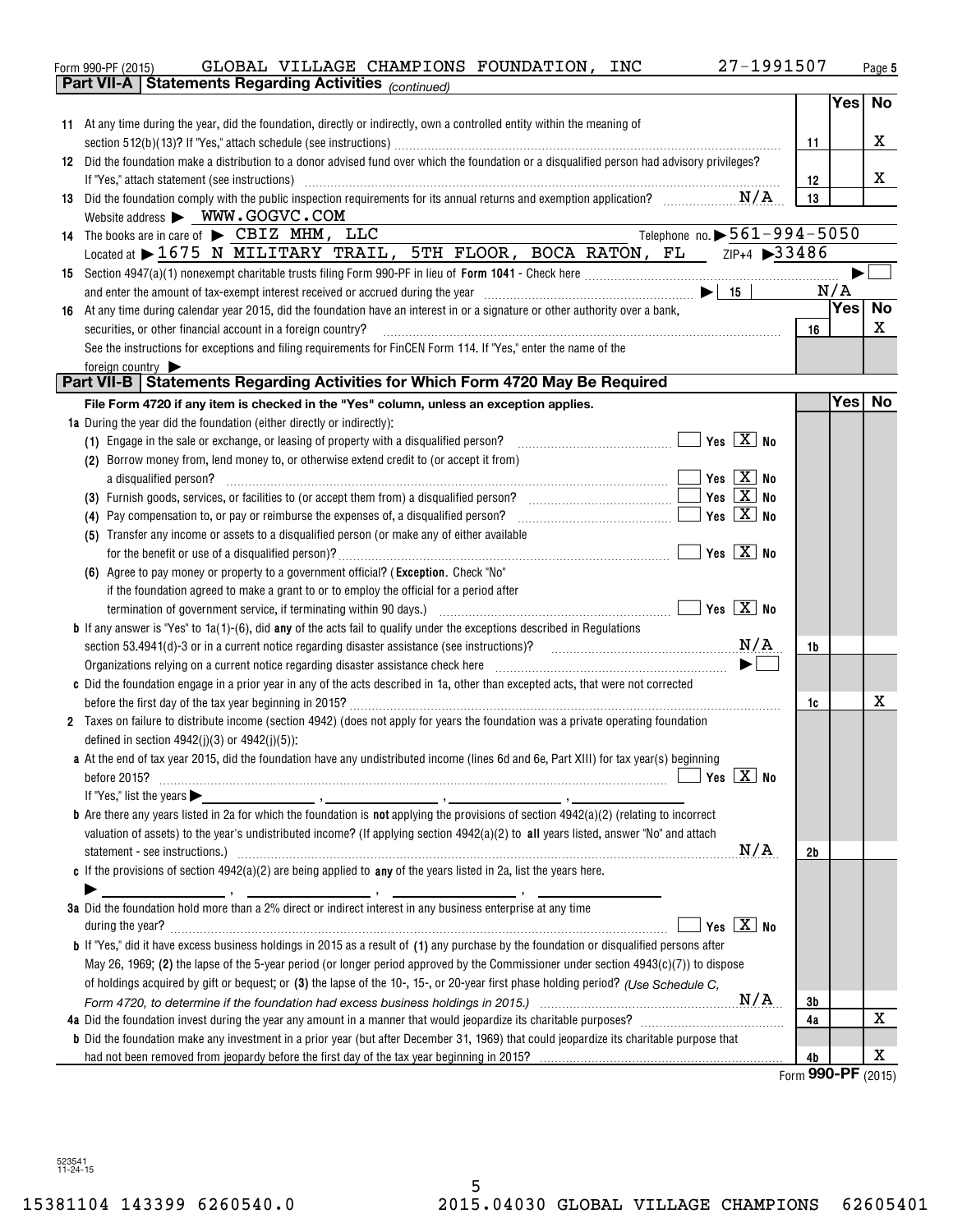| GLOBAL VILLAGE CHAMPIONS FOUNDATION, INC<br>Form 990-PF (2015)                                                                          |                                                  |                  | 27-1991507                                                     | Page 6                        |
|-----------------------------------------------------------------------------------------------------------------------------------------|--------------------------------------------------|------------------|----------------------------------------------------------------|-------------------------------|
| Part VII-B   Statements Regarding Activities for Which Form 4720 May Be Required                                                        |                                                  | (continued)      |                                                                |                               |
| 5a During the year did the foundation pay or incur any amount to:                                                                       |                                                  |                  |                                                                |                               |
|                                                                                                                                         |                                                  |                  | Yes $X$ No                                                     |                               |
| (2) Influence the outcome of any specific public election (see section 4955); or to carry on, directly or indirectly,                   |                                                  |                  |                                                                |                               |
|                                                                                                                                         |                                                  |                  | Yes $\boxed{X}$ No                                             |                               |
|                                                                                                                                         |                                                  |                  | Yes $X$ No                                                     |                               |
| (4) Provide a grant to an organization other than a charitable, etc., organization described in section                                 |                                                  |                  |                                                                |                               |
|                                                                                                                                         |                                                  |                  | Yes $X$ No                                                     |                               |
| (5) Provide for any purpose other than religious, charitable, scientific, literary, or educational purposes, or for                     |                                                  |                  |                                                                |                               |
|                                                                                                                                         |                                                  |                  | Yes $\boxed{X}$ No                                             |                               |
| <b>b</b> If any answer is "Yes" to 5a(1)-(5), did any of the transactions fail to qualify under the exceptions described in Regulations |                                                  |                  |                                                                |                               |
|                                                                                                                                         |                                                  |                  | N/A                                                            | 5b                            |
|                                                                                                                                         |                                                  |                  |                                                                |                               |
| c If the answer is "Yes" to question $5a(4)$ , does the foundation claim exemption from the tax because it maintained                   |                                                  |                  |                                                                |                               |
|                                                                                                                                         |                                                  |                  |                                                                |                               |
|                                                                                                                                         |                                                  |                  | No                                                             |                               |
| If "Yes," attach the statement required by Regulations section 53.4945-5(d).                                                            |                                                  |                  |                                                                |                               |
| 6a Did the foundation, during the year, receive any funds, directly or indirectly, to pay premiums on                                   |                                                  |                  |                                                                |                               |
| a personal benefit contract? $\ldots$ No                                                                                                |                                                  |                  |                                                                |                               |
|                                                                                                                                         |                                                  |                  |                                                                | x<br>6b                       |
| If "Yes" to 6b. file Form 8870.                                                                                                         |                                                  |                  |                                                                |                               |
| 7a At any time during the tax year, was the foundation a party to a prohibited tax shelter transaction? $\ldots$ $\ldots$ $\ldots$      |                                                  |                  |                                                                |                               |
| Part VIII                                                                                                                               |                                                  |                  |                                                                | 7b                            |
| Information About Officers, Directors, Trustees, Foundation Managers, Highly<br><b>Paid Employees, and Contractors</b>                  |                                                  |                  |                                                                |                               |
| List all officers, directors, trustees, foundation managers and their compensation.                                                     |                                                  |                  |                                                                |                               |
|                                                                                                                                         |                                                  | (c) Compensation |                                                                | (e) Expense                   |
| (a) Name and address                                                                                                                    | (b) Title, and average<br>hours per week devoted | (If not paid,    | (d) Contributions to<br>employee benefit plans<br>and deferred | account, other                |
|                                                                                                                                         | to position                                      | enter $-0$ - $)$ | compensation                                                   | allowances                    |
| <b>RASVIR MUSTAN</b>                                                                                                                    | PRESIDENT                                        |                  |                                                                |                               |
| 2255 GLADES ROAD, SUITE 324A                                                                                                            |                                                  |                  |                                                                |                               |
| BOCA RATON, FL 33431                                                                                                                    | 5.00                                             | 0.               | 0.                                                             | 0.                            |
| ESTON E. MELTON, III                                                                                                                    | SECRETARY                                        |                  |                                                                |                               |
| 2255 GLADES ROAD, SUITE 324A                                                                                                            |                                                  |                  |                                                                |                               |
| BOCA RATON, FL 33431                                                                                                                    | 5.00                                             | 0.               | $0$ .                                                          | 0.                            |
| <b>JAMES SHELLEY</b>                                                                                                                    | <b>DIRECTOR</b>                                  |                  |                                                                |                               |
| 2255 GLADES ROAD, SUITE 324A                                                                                                            |                                                  |                  |                                                                |                               |
| BOCA RATON, FL 33431                                                                                                                    | 5.00                                             | 0.               | $0$ .                                                          | 0.                            |
|                                                                                                                                         |                                                  |                  |                                                                |                               |
|                                                                                                                                         |                                                  |                  |                                                                |                               |
|                                                                                                                                         |                                                  |                  |                                                                |                               |
| 2 Compensation of five highest-paid employees (other than those included on line 1). If none, enter "NONE."                             |                                                  |                  | (d) Contributions to                                           |                               |
| (a) Name and address of each employee paid more than \$50,000                                                                           | (b) Title, and average<br>hours per week         | (c) Compensation | employee benefit plans<br>and deferred                         | (e) Expense<br>account, other |
|                                                                                                                                         | devoted to position                              |                  | compensation                                                   | allowances                    |
| <b>NONE</b>                                                                                                                             |                                                  |                  |                                                                |                               |
|                                                                                                                                         |                                                  |                  |                                                                |                               |
|                                                                                                                                         |                                                  |                  |                                                                |                               |
|                                                                                                                                         |                                                  |                  |                                                                |                               |
|                                                                                                                                         |                                                  |                  |                                                                |                               |
|                                                                                                                                         |                                                  |                  |                                                                |                               |
|                                                                                                                                         |                                                  |                  |                                                                |                               |
|                                                                                                                                         |                                                  |                  |                                                                |                               |
|                                                                                                                                         |                                                  |                  |                                                                |                               |
|                                                                                                                                         |                                                  |                  |                                                                |                               |
| Total number of other employees paid over \$50,000                                                                                      |                                                  |                  |                                                                | 0                             |
|                                                                                                                                         |                                                  |                  |                                                                | Form 990-PF (2015)            |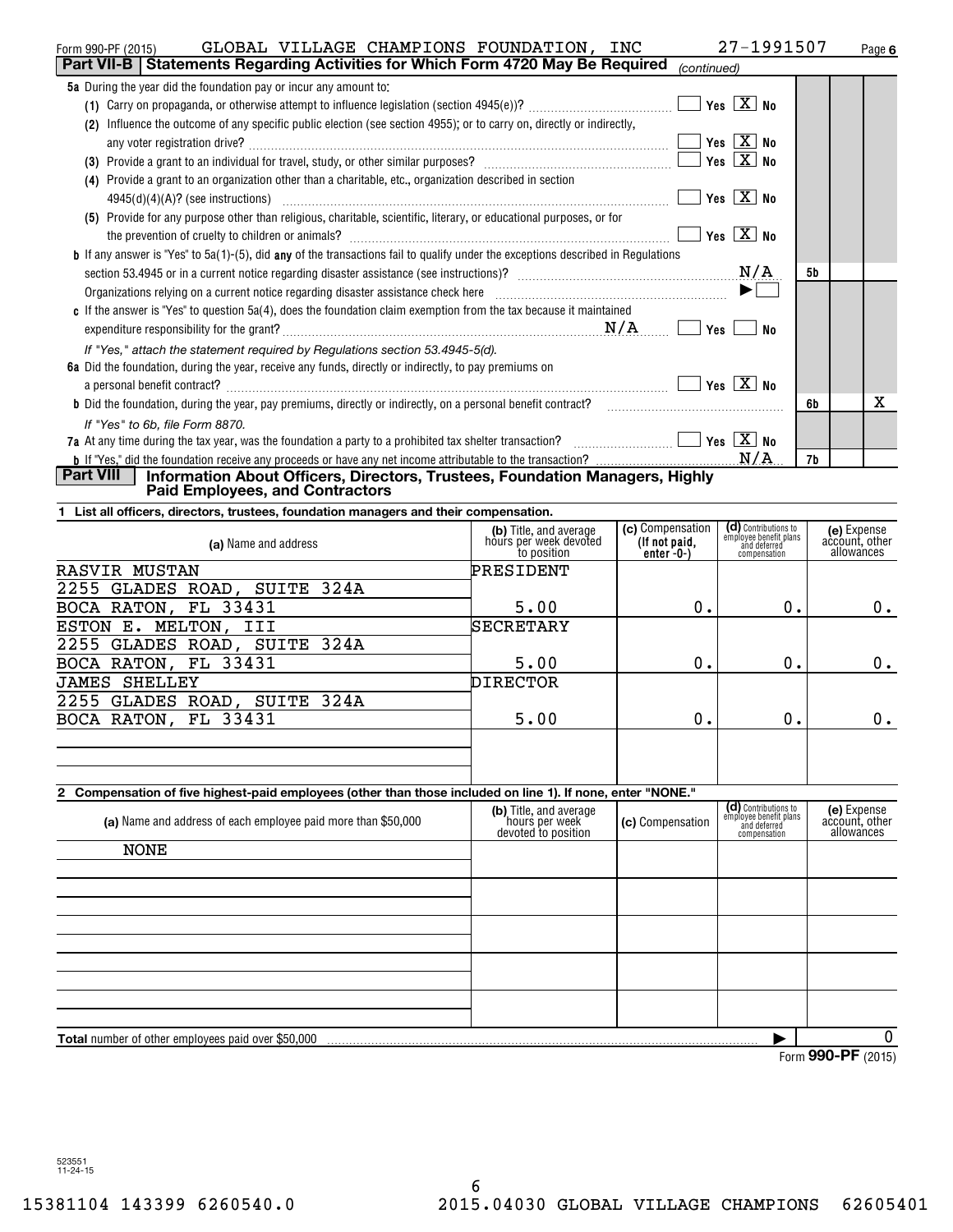| GLOBAL VILLAGE CHAMPIONS FOUNDATION, INC<br>Form 990-PF (2015)<br><b>Part VIII</b><br>Information About Officers, Directors, Trustees, Foundation Managers, Highly<br>Paid Employees, and Contractors (continued)                                         |                     | 27-1991507<br>Page 7 |
|-----------------------------------------------------------------------------------------------------------------------------------------------------------------------------------------------------------------------------------------------------------|---------------------|----------------------|
| 3 Five highest-paid independent contractors for professional services. If none, enter "NONE."                                                                                                                                                             |                     |                      |
| (a) Name and address of each person paid more than \$50,000                                                                                                                                                                                               | (b) Type of service | (c) Compensation     |
| <b>NONE</b>                                                                                                                                                                                                                                               |                     |                      |
|                                                                                                                                                                                                                                                           |                     |                      |
|                                                                                                                                                                                                                                                           |                     |                      |
|                                                                                                                                                                                                                                                           |                     |                      |
|                                                                                                                                                                                                                                                           |                     |                      |
| <b>Part IX-A</b> Summary of Direct Charitable Activities                                                                                                                                                                                                  |                     | $\mathbf 0$<br>▶     |
| List the foundation's four largest direct charitable activities during the tax year. Include relevant statistical information such as the<br>number of organizations and other beneficiaries served, conferences convened, research papers produced, etc. |                     | Expenses             |
| N/A<br>1.                                                                                                                                                                                                                                                 |                     |                      |
| $\mathbf{2}$                                                                                                                                                                                                                                              |                     |                      |
|                                                                                                                                                                                                                                                           |                     |                      |
| 3                                                                                                                                                                                                                                                         |                     |                      |
|                                                                                                                                                                                                                                                           |                     |                      |
| <b>Part IX-B   Summary of Program-Related Investments</b>                                                                                                                                                                                                 |                     |                      |
| Describe the two largest program-related investments made by the foundation during the tax year on lines 1 and 2.                                                                                                                                         |                     | Amount               |
| N/A                                                                                                                                                                                                                                                       |                     |                      |
| 2                                                                                                                                                                                                                                                         |                     |                      |
|                                                                                                                                                                                                                                                           |                     |                      |
| All other program-related investments. See instructions.<br>3                                                                                                                                                                                             |                     |                      |
|                                                                                                                                                                                                                                                           |                     |                      |
| Total. Add lines 1 through 3                                                                                                                                                                                                                              |                     | 0.                   |
|                                                                                                                                                                                                                                                           |                     | Form 990-PF (2015)   |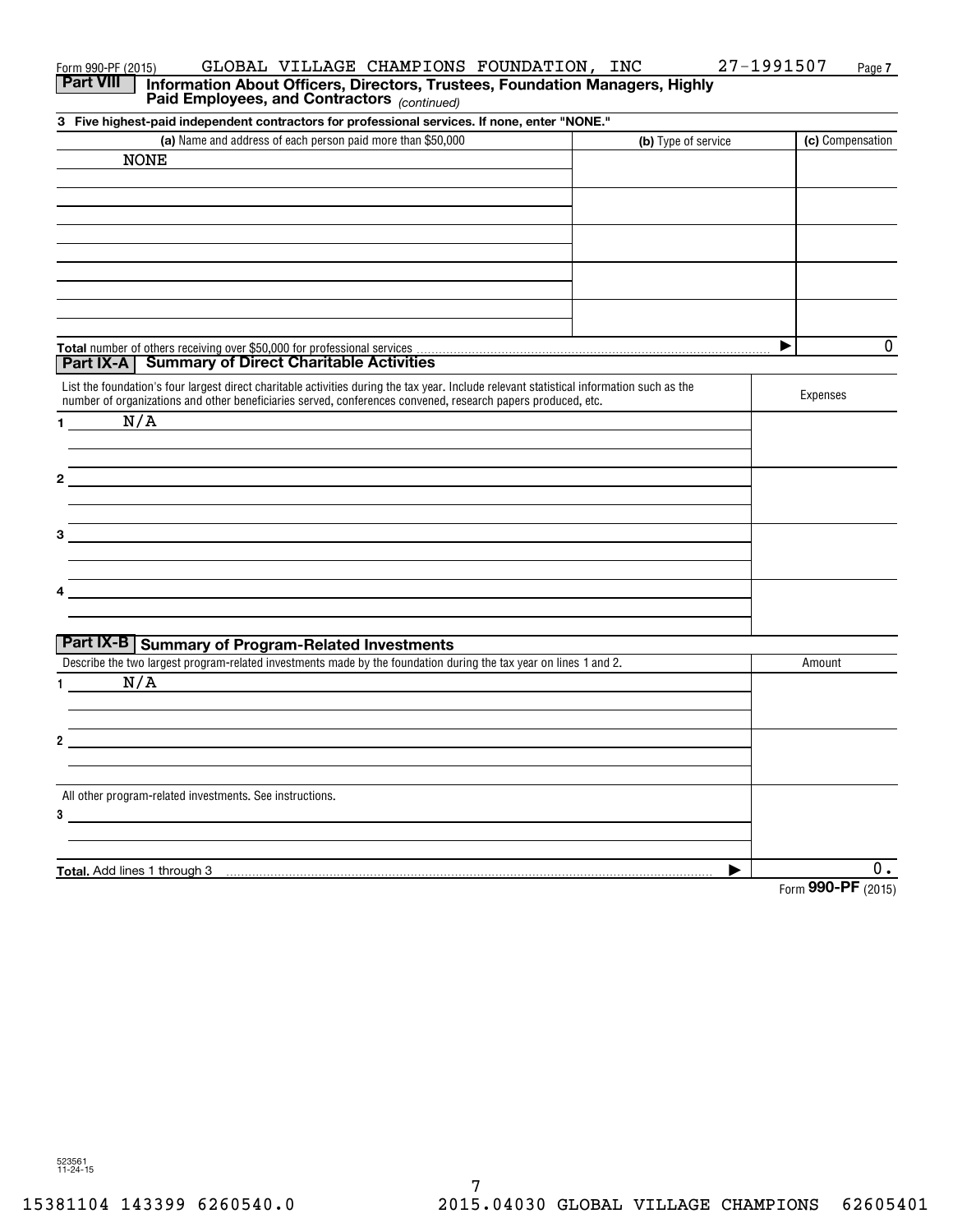| b Average of monthly cash balances encontractional contraction and a series of monthly cash balances<br>1b<br>1c<br>d Total (add lines 1a, b, and c) measurements are constructed as a finite of the construction of the constraints of the constraints of the constraints of the constraints of the constraints of the constraints of the constra<br>1d<br>e Reduction claimed for blockage or other factors reported on lines 1a and<br>$0$ .<br>1c (attach detailed explanation) manufactured and according to the late of the late of the late of the late of the late of the late of the late of the late of the late of the late of the late of the late of the late of the<br>$\overline{2}$<br>$\overline{2}$<br>3<br>3<br>Subtract line 2 from line 1d <b>Machinese and Contract Line 2</b> from line 1d <b>machinese and contract line</b> 2 from line 1d<br>$\overline{4}$<br>4<br>5<br>5<br>6<br>Minimum investment return. Enter 5% of line 5<br>6<br>Part XI<br><b>Distributable Amount</b> (see instructions) (Section 4942(j)(3) and (j)(5) private operating foundations and certain<br>foreign organizations check here $\blacktriangleright \Box$ and do not complete this part.)<br>$\mathbf{1}$<br>Minimum investment return from Part X, line 6 [11] Minimum material contracts and the contract of the contract of the contract of the contract of the contract of the contract of the contract of the contract of the contract<br>1<br>b<br>Add lines 2a and 2b <b>manufacture and 2</b> manufacture and all the manufacture and all the set of the manufacture and and all the manufacture and all the manufacture and all the manufacture and all the manufacture and all the<br>2c<br>C<br>3<br>3<br>4<br>4<br>5<br>5<br>6<br>6<br>$\overline{7}$<br>7<br>Part XII<br><b>Qualifying Distributions</b> (see instructions) | 25,421.<br>25,421.   |
|-----------------------------------------------------------------------------------------------------------------------------------------------------------------------------------------------------------------------------------------------------------------------------------------------------------------------------------------------------------------------------------------------------------------------------------------------------------------------------------------------------------------------------------------------------------------------------------------------------------------------------------------------------------------------------------------------------------------------------------------------------------------------------------------------------------------------------------------------------------------------------------------------------------------------------------------------------------------------------------------------------------------------------------------------------------------------------------------------------------------------------------------------------------------------------------------------------------------------------------------------------------------------------------------------------------------------------------------------------------------------------------------------------------------------------------------------------------------------------------------------------------------------------------------------------------------------------------------------------------------------------------------------------------------------------------------------------------------------------------------------------------------------------------------------------------------------------------------------------|----------------------|
|                                                                                                                                                                                                                                                                                                                                                                                                                                                                                                                                                                                                                                                                                                                                                                                                                                                                                                                                                                                                                                                                                                                                                                                                                                                                                                                                                                                                                                                                                                                                                                                                                                                                                                                                                                                                                                                     |                      |
|                                                                                                                                                                                                                                                                                                                                                                                                                                                                                                                                                                                                                                                                                                                                                                                                                                                                                                                                                                                                                                                                                                                                                                                                                                                                                                                                                                                                                                                                                                                                                                                                                                                                                                                                                                                                                                                     |                      |
|                                                                                                                                                                                                                                                                                                                                                                                                                                                                                                                                                                                                                                                                                                                                                                                                                                                                                                                                                                                                                                                                                                                                                                                                                                                                                                                                                                                                                                                                                                                                                                                                                                                                                                                                                                                                                                                     |                      |
|                                                                                                                                                                                                                                                                                                                                                                                                                                                                                                                                                                                                                                                                                                                                                                                                                                                                                                                                                                                                                                                                                                                                                                                                                                                                                                                                                                                                                                                                                                                                                                                                                                                                                                                                                                                                                                                     |                      |
|                                                                                                                                                                                                                                                                                                                                                                                                                                                                                                                                                                                                                                                                                                                                                                                                                                                                                                                                                                                                                                                                                                                                                                                                                                                                                                                                                                                                                                                                                                                                                                                                                                                                                                                                                                                                                                                     |                      |
|                                                                                                                                                                                                                                                                                                                                                                                                                                                                                                                                                                                                                                                                                                                                                                                                                                                                                                                                                                                                                                                                                                                                                                                                                                                                                                                                                                                                                                                                                                                                                                                                                                                                                                                                                                                                                                                     | 0.                   |
|                                                                                                                                                                                                                                                                                                                                                                                                                                                                                                                                                                                                                                                                                                                                                                                                                                                                                                                                                                                                                                                                                                                                                                                                                                                                                                                                                                                                                                                                                                                                                                                                                                                                                                                                                                                                                                                     | 25,421.              |
|                                                                                                                                                                                                                                                                                                                                                                                                                                                                                                                                                                                                                                                                                                                                                                                                                                                                                                                                                                                                                                                                                                                                                                                                                                                                                                                                                                                                                                                                                                                                                                                                                                                                                                                                                                                                                                                     | 381.                 |
|                                                                                                                                                                                                                                                                                                                                                                                                                                                                                                                                                                                                                                                                                                                                                                                                                                                                                                                                                                                                                                                                                                                                                                                                                                                                                                                                                                                                                                                                                                                                                                                                                                                                                                                                                                                                                                                     | 25,040.              |
|                                                                                                                                                                                                                                                                                                                                                                                                                                                                                                                                                                                                                                                                                                                                                                                                                                                                                                                                                                                                                                                                                                                                                                                                                                                                                                                                                                                                                                                                                                                                                                                                                                                                                                                                                                                                                                                     | 1,252.               |
|                                                                                                                                                                                                                                                                                                                                                                                                                                                                                                                                                                                                                                                                                                                                                                                                                                                                                                                                                                                                                                                                                                                                                                                                                                                                                                                                                                                                                                                                                                                                                                                                                                                                                                                                                                                                                                                     |                      |
|                                                                                                                                                                                                                                                                                                                                                                                                                                                                                                                                                                                                                                                                                                                                                                                                                                                                                                                                                                                                                                                                                                                                                                                                                                                                                                                                                                                                                                                                                                                                                                                                                                                                                                                                                                                                                                                     | 1,252.               |
|                                                                                                                                                                                                                                                                                                                                                                                                                                                                                                                                                                                                                                                                                                                                                                                                                                                                                                                                                                                                                                                                                                                                                                                                                                                                                                                                                                                                                                                                                                                                                                                                                                                                                                                                                                                                                                                     |                      |
|                                                                                                                                                                                                                                                                                                                                                                                                                                                                                                                                                                                                                                                                                                                                                                                                                                                                                                                                                                                                                                                                                                                                                                                                                                                                                                                                                                                                                                                                                                                                                                                                                                                                                                                                                                                                                                                     |                      |
|                                                                                                                                                                                                                                                                                                                                                                                                                                                                                                                                                                                                                                                                                                                                                                                                                                                                                                                                                                                                                                                                                                                                                                                                                                                                                                                                                                                                                                                                                                                                                                                                                                                                                                                                                                                                                                                     | 0.                   |
|                                                                                                                                                                                                                                                                                                                                                                                                                                                                                                                                                                                                                                                                                                                                                                                                                                                                                                                                                                                                                                                                                                                                                                                                                                                                                                                                                                                                                                                                                                                                                                                                                                                                                                                                                                                                                                                     | 1,252.               |
|                                                                                                                                                                                                                                                                                                                                                                                                                                                                                                                                                                                                                                                                                                                                                                                                                                                                                                                                                                                                                                                                                                                                                                                                                                                                                                                                                                                                                                                                                                                                                                                                                                                                                                                                                                                                                                                     | 0.                   |
|                                                                                                                                                                                                                                                                                                                                                                                                                                                                                                                                                                                                                                                                                                                                                                                                                                                                                                                                                                                                                                                                                                                                                                                                                                                                                                                                                                                                                                                                                                                                                                                                                                                                                                                                                                                                                                                     | 1,252.               |
|                                                                                                                                                                                                                                                                                                                                                                                                                                                                                                                                                                                                                                                                                                                                                                                                                                                                                                                                                                                                                                                                                                                                                                                                                                                                                                                                                                                                                                                                                                                                                                                                                                                                                                                                                                                                                                                     | 0.                   |
|                                                                                                                                                                                                                                                                                                                                                                                                                                                                                                                                                                                                                                                                                                                                                                                                                                                                                                                                                                                                                                                                                                                                                                                                                                                                                                                                                                                                                                                                                                                                                                                                                                                                                                                                                                                                                                                     | 1,252.               |
| Amounts paid (including administrative expenses) to accomplish charitable, etc., purposes:<br>1                                                                                                                                                                                                                                                                                                                                                                                                                                                                                                                                                                                                                                                                                                                                                                                                                                                                                                                                                                                                                                                                                                                                                                                                                                                                                                                                                                                                                                                                                                                                                                                                                                                                                                                                                     |                      |
| 1a<br>a                                                                                                                                                                                                                                                                                                                                                                                                                                                                                                                                                                                                                                                                                                                                                                                                                                                                                                                                                                                                                                                                                                                                                                                                                                                                                                                                                                                                                                                                                                                                                                                                                                                                                                                                                                                                                                             |                      |
| <b>b</b> Program-related investments - total from Part IX-B<br>1b                                                                                                                                                                                                                                                                                                                                                                                                                                                                                                                                                                                                                                                                                                                                                                                                                                                                                                                                                                                                                                                                                                                                                                                                                                                                                                                                                                                                                                                                                                                                                                                                                                                                                                                                                                                   | $\frac{22,801}{0}$   |
| $\overline{2}$<br>$\mathbf{2}$                                                                                                                                                                                                                                                                                                                                                                                                                                                                                                                                                                                                                                                                                                                                                                                                                                                                                                                                                                                                                                                                                                                                                                                                                                                                                                                                                                                                                                                                                                                                                                                                                                                                                                                                                                                                                      |                      |
| 3<br>Amounts set aside for specific charitable projects that satisfy the:                                                                                                                                                                                                                                                                                                                                                                                                                                                                                                                                                                                                                                                                                                                                                                                                                                                                                                                                                                                                                                                                                                                                                                                                                                                                                                                                                                                                                                                                                                                                                                                                                                                                                                                                                                           |                      |
| 3a                                                                                                                                                                                                                                                                                                                                                                                                                                                                                                                                                                                                                                                                                                                                                                                                                                                                                                                                                                                                                                                                                                                                                                                                                                                                                                                                                                                                                                                                                                                                                                                                                                                                                                                                                                                                                                                  |                      |
| 3b                                                                                                                                                                                                                                                                                                                                                                                                                                                                                                                                                                                                                                                                                                                                                                                                                                                                                                                                                                                                                                                                                                                                                                                                                                                                                                                                                                                                                                                                                                                                                                                                                                                                                                                                                                                                                                                  |                      |
| 4<br>Qualifying distributions. Add lines 1a through 3b. Enter here and on Part V, line 8, and Part XIII, line 4 <i>massessessessess</i><br>4                                                                                                                                                                                                                                                                                                                                                                                                                                                                                                                                                                                                                                                                                                                                                                                                                                                                                                                                                                                                                                                                                                                                                                                                                                                                                                                                                                                                                                                                                                                                                                                                                                                                                                        | 22,801.              |
| Foundations that qualify under section 4940(e) for the reduced rate of tax on net investment<br>5                                                                                                                                                                                                                                                                                                                                                                                                                                                                                                                                                                                                                                                                                                                                                                                                                                                                                                                                                                                                                                                                                                                                                                                                                                                                                                                                                                                                                                                                                                                                                                                                                                                                                                                                                   |                      |
| 5                                                                                                                                                                                                                                                                                                                                                                                                                                                                                                                                                                                                                                                                                                                                                                                                                                                                                                                                                                                                                                                                                                                                                                                                                                                                                                                                                                                                                                                                                                                                                                                                                                                                                                                                                                                                                                                   | 0.                   |
| 6<br>6                                                                                                                                                                                                                                                                                                                                                                                                                                                                                                                                                                                                                                                                                                                                                                                                                                                                                                                                                                                                                                                                                                                                                                                                                                                                                                                                                                                                                                                                                                                                                                                                                                                                                                                                                                                                                                              | 22,801.              |
| Note. The amount on line 6 will be used in Part V, column (b), in subsequent years when calculating whether the foundation qualifies for the section<br>4940(e) reduction of tax in those years.                                                                                                                                                                                                                                                                                                                                                                                                                                                                                                                                                                                                                                                                                                                                                                                                                                                                                                                                                                                                                                                                                                                                                                                                                                                                                                                                                                                                                                                                                                                                                                                                                                                    | Form 990-PF $(2015)$ |

**PartX <sup>I</sup> Part X** Minimum Investment Return (All domestic foundations must complete this part. Foreign foundations, see instructions.)

1 Fair market value of assets not used (or held for use) directly in carrying out charitable, etc., purposes:

 $0.$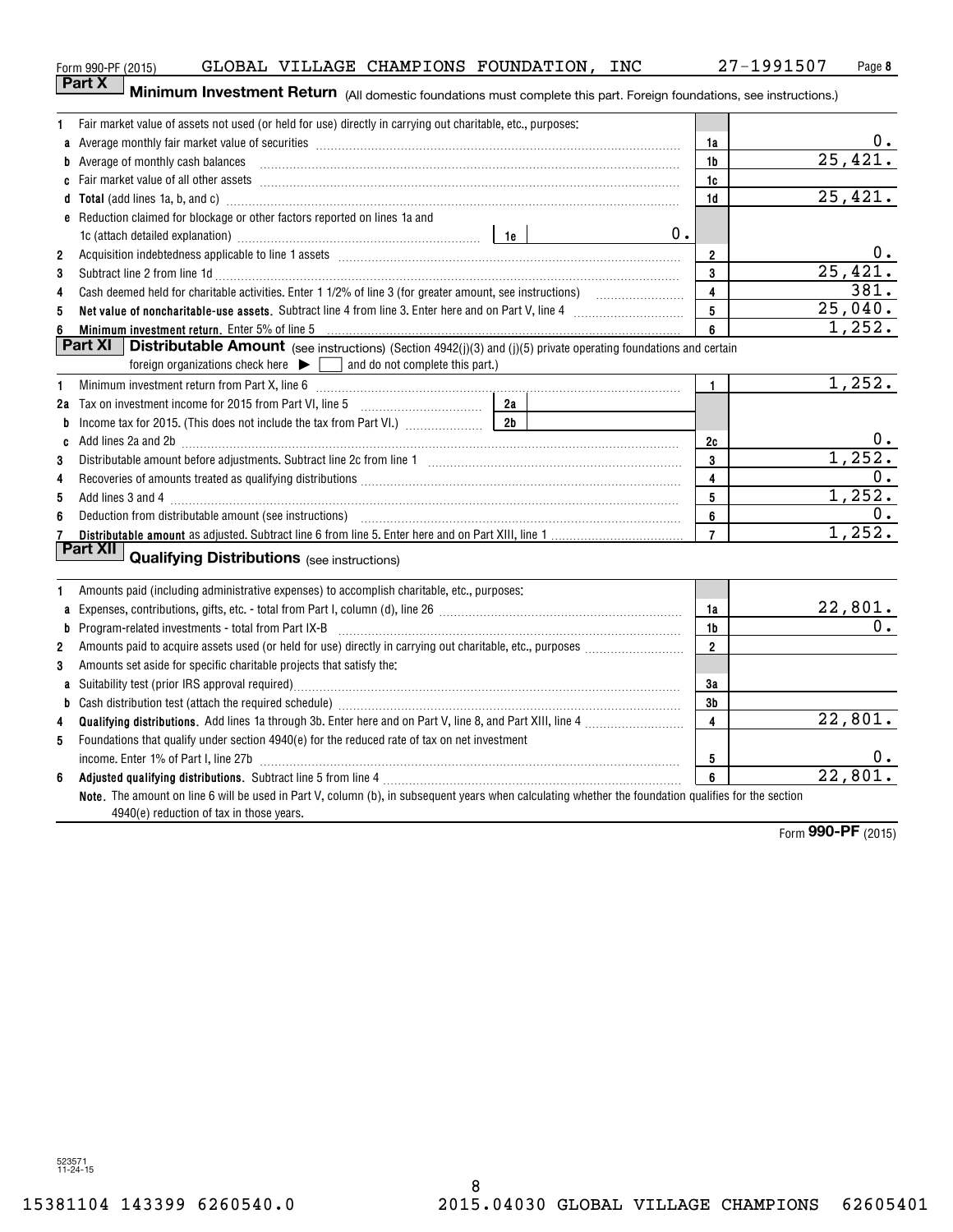### **Part XIII** I **Undistributed Income** (see instructions) **Part XIII Undistributed Income** (see instructions)

|                                                                                       | (a)<br>Corpus | (b)<br>Years prior to 2014 | (c)<br>2014 | (d)<br>2015 |
|---------------------------------------------------------------------------------------|---------------|----------------------------|-------------|-------------|
| 1 Distributable amount for 2015 from Part XI,                                         |               |                            |             | 1,252.      |
| 2 Undistributed income, if any, as of the end of 2015:                                |               |                            |             |             |
| a Enter amount for 2014 only<br>$\overline{\phantom{a}}$                              |               |                            | 0.          |             |
| <b>b</b> Total for prior years:                                                       |               |                            |             |             |
| 3 Excess distributions carryover, if any, to 2015:                                    |               | 0.                         |             |             |
| a From 2010                                                                           |               |                            |             |             |
| المستنب<br><b>b</b> From 2011                                                         |               |                            |             |             |
| .<br>c From 2012                                                                      |               |                            |             |             |
| $\ldots \ldots \ldots$<br><b>d</b> From 2013                                          |               |                            |             |             |
| .<br>e From 2014                                                                      |               |                            |             |             |
| .                                                                                     | 0.            |                            |             |             |
| 4 Qualifying distributions for 2015 from                                              |               |                            |             |             |
| Part XII, line 4: $\triangleright$ \$ 22, 801.                                        |               |                            |             |             |
| <b>a</b> Applied to 2014, but not more than line 2a $\ldots$                          |               |                            | 0.          |             |
| <b>b</b> Applied to undistributed income of prior                                     |               |                            |             |             |
| years (Election required - see instructions)                                          |               | 0.                         |             |             |
| c Treated as distributions out of corpus                                              |               |                            |             |             |
| (Election required - see instructions)                                                | 0.            |                            |             |             |
| d Applied to 2015 distributable amount<br>.                                           |               |                            |             | 1,252.      |
| e Remaining amount distributed out of corpus                                          | 21,549.       |                            |             |             |
| 5 Excess distributions carryover applied to 2015                                      | 0.            |                            |             | 0.          |
| (If an amount appears in column (d), the same amount<br>must be shown in column (a).) |               |                            |             |             |
| 6 Enter the net total of each column as<br>indicated below:                           |               |                            |             |             |
| <b>a</b> Corpus. Add lines 3f, 4c, and 4e. Subtract line 5                            | 21,549.       |                            |             |             |
| <b>b</b> Prior years' undistributed income. Subtract                                  |               |                            |             |             |
|                                                                                       |               | 0.                         |             |             |
| c Enter the amount of prior years'                                                    |               |                            |             |             |
| undistributed income for which a notice of<br>deficiency has been issued, or on which |               |                            |             |             |
| the section 4942(a) tax has been previously                                           |               |                            |             |             |
| assessed                                                                              |               | 0.                         |             |             |
| d Subtract line 6c from line 6b. Taxable                                              |               |                            |             |             |
|                                                                                       |               | 0.                         |             |             |
| e Undistributed income for 2014. Subtract line                                        |               |                            |             |             |
| 4a from line 2a. Taxable amount - see instr                                           |               |                            | $0$ .       |             |
| f Undistributed income for 2015. Subtract                                             |               |                            |             |             |
| lines 4d and 5 from line 1. This amount must                                          |               |                            |             | 0.          |
| 7 Amounts treated as distributions out of                                             |               |                            |             |             |
| corpus to satisfy requirements imposed by                                             |               |                            |             |             |
| section $170(b)(1)(F)$ or $4942(g)(3)$ (Election                                      |               |                            |             |             |
| may be required - see instructions)<br>.                                              | 0.            |                            |             |             |
| 8 Excess distributions carryover from 2010                                            |               |                            |             |             |
| not applied on line 5 or line 7                                                       | 0.            |                            |             |             |
| 9 Excess distributions carryover to 2016.                                             |               |                            |             |             |
| Subtract lines 7 and 8 from line 6a                                                   | 21,549.       |                            |             |             |
| 10 Analysis of line 9:                                                                |               |                            |             |             |
| a Excess from 2011.                                                                   |               |                            |             |             |
| <b>b</b> Excess from 2012 $\ldots$                                                    |               |                            |             |             |
| c Excess from 2013 $\ldots$                                                           |               |                            |             |             |
| <b>d</b> Excess from 2014                                                             |               |                            |             |             |
| 21,549.<br>e Excess from 2015.                                                        |               |                            |             |             |

9 9

523581 11-24-15 523581 11-24-15

Form **990-PF** ( <sup>2015</sup>) Form (2015) **990-PF**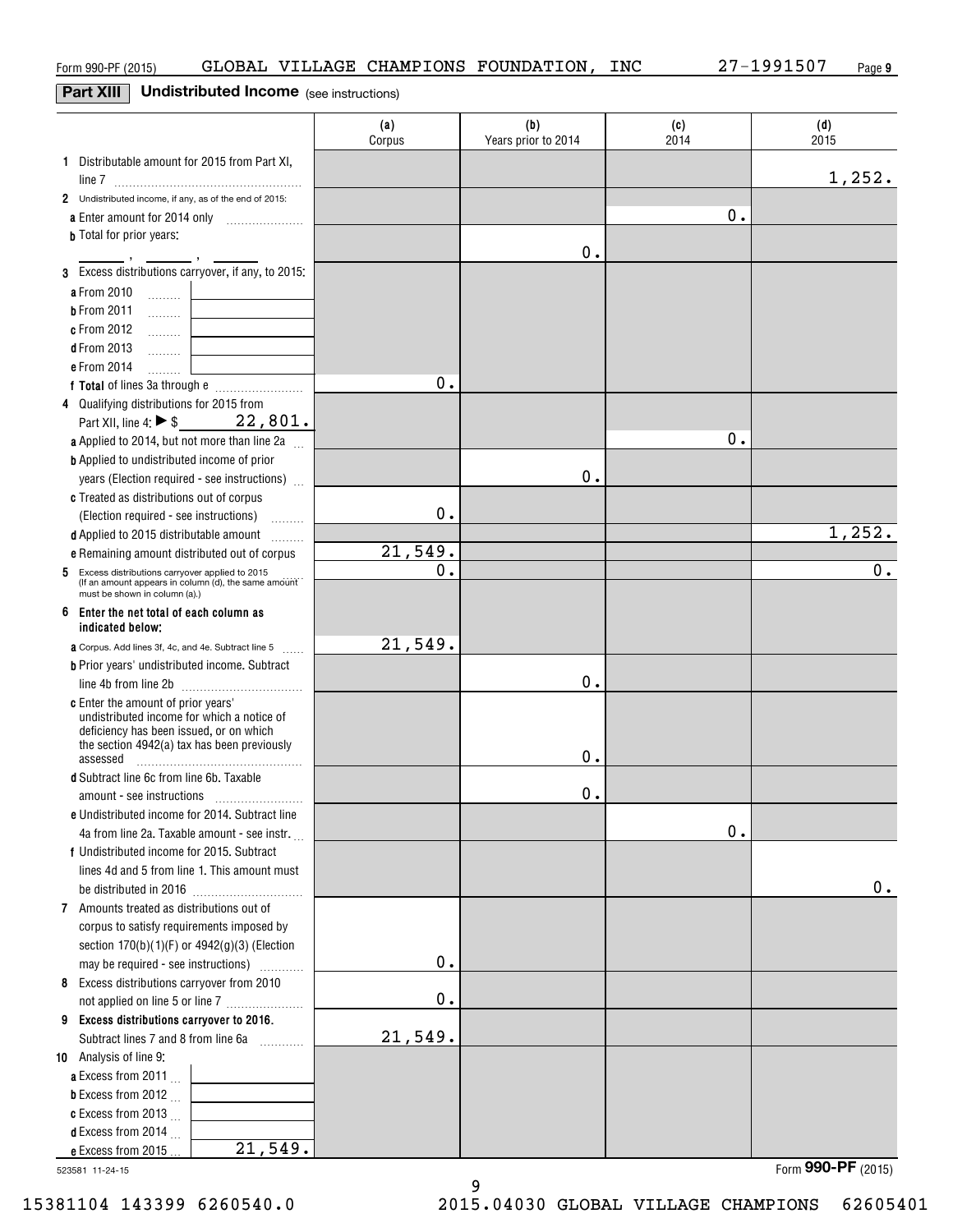| Form 990-PF (2015)                                                                                                                                  | GLOBAL VILLAGE CHAMPIONS FOUNDATION, INC |          |               | 27-1991507    | Page 10    |
|-----------------------------------------------------------------------------------------------------------------------------------------------------|------------------------------------------|----------|---------------|---------------|------------|
| <b>Part XIV Private Operating Foundations</b> (see instructions and Part VII-A, question 9)                                                         |                                          |          |               | N/A           |            |
| <b>1</b> a If the foundation has received a ruling or determination letter that it is a private operating                                           |                                          |          |               |               |            |
| foundation, and the ruling is effective for 2015, enter the date of the ruling                                                                      |                                          |          |               |               |            |
| <b>b</b> Check box to indicate whether the foundation is a private operating foundation described in section                                        |                                          |          |               | 4942(j)(3) or | 4942(j)(5) |
| <b>2</b> a Enter the lesser of the adjusted net                                                                                                     | Tax year                                 |          | Prior 3 years |               |            |
| income from Part I or the minimum                                                                                                                   | (a) 2015                                 | (b) 2014 | $(c)$ 2013    | $(d)$ 2012    | (e) Total  |
| investment return from Part X for                                                                                                                   |                                          |          |               |               |            |
| each year listed                                                                                                                                    |                                          |          |               |               |            |
|                                                                                                                                                     |                                          |          |               |               |            |
| c Qualifying distributions from Part XII,                                                                                                           |                                          |          |               |               |            |
| line 4 for each year listed                                                                                                                         |                                          |          |               |               |            |
| <b>d</b> Amounts included in line 2c not                                                                                                            |                                          |          |               |               |            |
| used directly for active conduct of                                                                                                                 |                                          |          |               |               |            |
| exempt activities<br>e Qualifying distributions made directly                                                                                       |                                          |          |               |               |            |
| for active conduct of exempt activities.                                                                                                            |                                          |          |               |               |            |
| Subtract line 2d from line 2c                                                                                                                       |                                          |          |               |               |            |
| Complete 3a, b, or c for the<br>3                                                                                                                   |                                          |          |               |               |            |
| alternative test relied upon:                                                                                                                       |                                          |          |               |               |            |
| <b>a</b> "Assets" alternative test - enter:<br>(1) Value of all assets $\ldots$                                                                     |                                          |          |               |               |            |
| (2) Value of assets qualifying                                                                                                                      |                                          |          |               |               |            |
| under section $4942(j)(3)(B)(i)$                                                                                                                    |                                          |          |               |               |            |
| <b>b</b> "Endowment" alternative test - enter                                                                                                       |                                          |          |               |               |            |
| 2/3 of minimum investment return<br>shown in Part X, line 6 for each year                                                                           |                                          |          |               |               |            |
|                                                                                                                                                     |                                          |          |               |               |            |
| c "Support" alternative test - enter:                                                                                                               |                                          |          |               |               |            |
| (1) Total support other than gross                                                                                                                  |                                          |          |               |               |            |
| investment income (interest,<br>dividends, rents, payments on                                                                                       |                                          |          |               |               |            |
| securities loans (section                                                                                                                           |                                          |          |               |               |            |
| $512(a)(5)$ , or royalties)                                                                                                                         |                                          |          |               |               |            |
| (2) Support from general public<br>and 5 or more exempt                                                                                             |                                          |          |               |               |            |
| organizations as provided in                                                                                                                        |                                          |          |               |               |            |
| section $4942(j)(3)(B)(iii)$                                                                                                                        |                                          |          |               |               |            |
| (3) Largest amount of support from                                                                                                                  |                                          |          |               |               |            |
| an exempt organization                                                                                                                              |                                          |          |               |               |            |
| (4) Gross investment income<br>Supplementary Information (Complete this part only if the foundation had \$5,000 or more in assets<br><b>Part XV</b> |                                          |          |               |               |            |
| at any time during the year-see instructions.)                                                                                                      |                                          |          |               |               |            |

#### **<sup>1</sup>Information Regarding Foundation Managers: Information Regarding Foundation Managers: 1**

a List any managers of the foundation who have contributed more than 2% of the total contributions received by the foundation before the close of any tax year (but only if they have contributed more than \$<sup>5</sup> , <sup>000</sup>). (See section 507(d)(2 ).) year (but only if they have contributed more than \$5,000). (See section 507(d)(2).)

### NONE NONE

**b** List any managers of the foundation who own 10% or more of the stock of a corporation (or an equally large portion of the ownership of a partnership or other entity) of which the foundation has a 10% or greater interest. other entity) of which the foundation has a 10% or greater interest.

### NONE NONE

**<sup>2</sup>Information Regarding Contribution, Grant, Gift, Loan, Scholarship, etc., Programs: Information Regarding Contribution, Grant, Gift, Loan, Scholarship, etc., Programs:** Check here  $\blacktriangleright \boxed{\underline{X}}$  if the foundation only makes contributions to preselected charitable organizations and does not accept unsolicited requests for funds. If the foundation makes gifts, grants, etc. (see instructions) to individuals or organizations under other conditions, complete items 2a, b, c, and d. **2**

a The name, address, and telephone number or e-mail address of the person to whom applications should be addressed:

**b** The form in which applications should be submitted and information and materials they should include:

**c** Any submission deadlines: **c**Any submission deadlines:

**d** Any restrictions or limitations on awards, such as by geographical areas, charitable fields, kinds of institutions, or other factors:

523601 11-24-15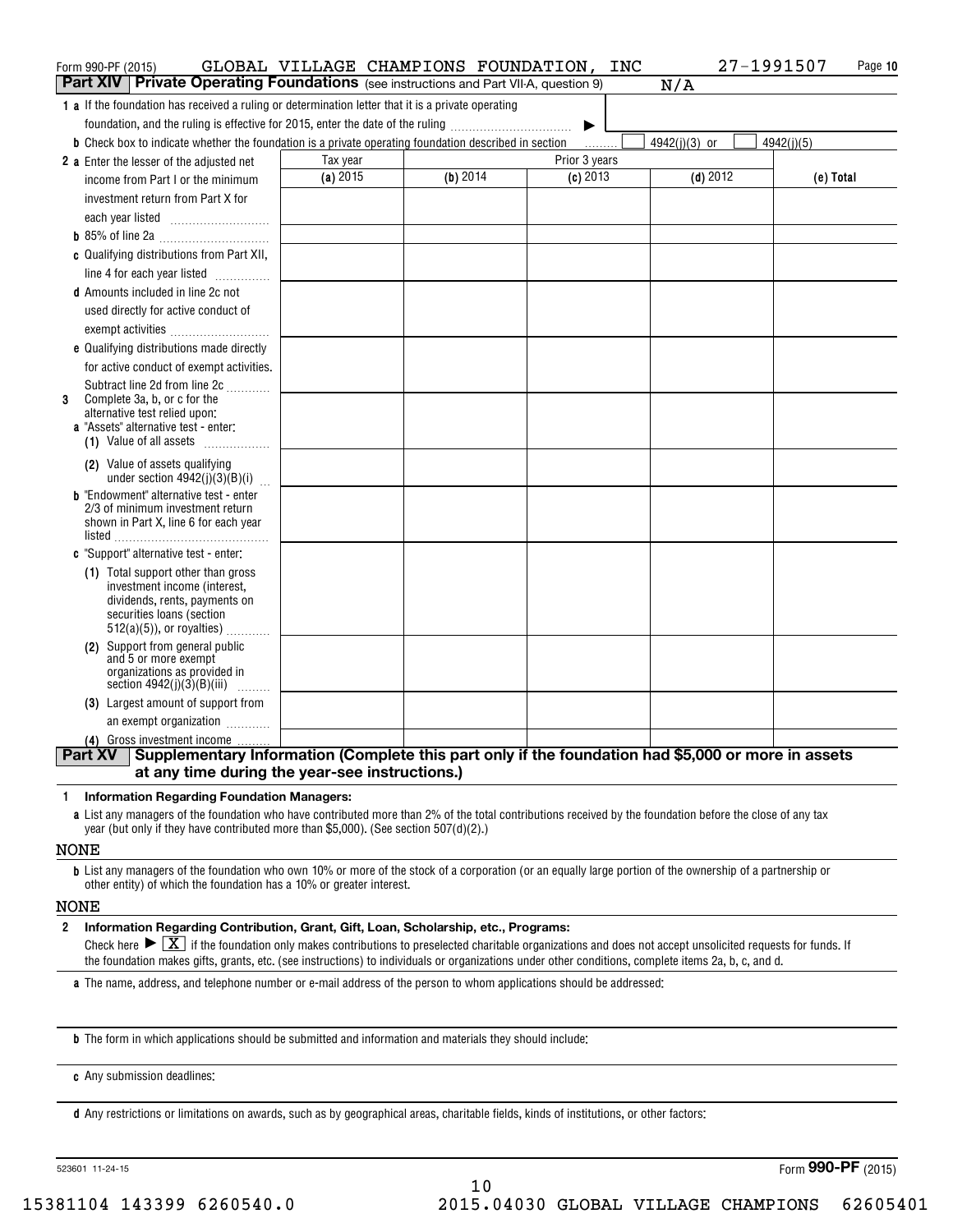Form990-PF(2015) GLOBAL VILLAGE CHAMPIONS FOUNDATION, INC 27-1991507 Page **<sup>11</sup>**  $_{\rm Form}$ 990-PF (2015) GLOBAL VILLAGE CHAMPIONS FOUNDATION, INC 27-1991507 Page GLOBAL VILLAGE CHAMPIONS FOUNDATION, INC 27-1991507

**11**

| Part XV<br><b>Supplementary Information (continued)</b>                                     |                                                                                      |                         |                                                     |         |
|---------------------------------------------------------------------------------------------|--------------------------------------------------------------------------------------|-------------------------|-----------------------------------------------------|---------|
| Grants and Contributions Paid During the Year or Approved for Future Payment<br>$3^{\circ}$ |                                                                                      |                         |                                                     |         |
| Recipient<br>Name and address (home or business)                                            | If recipient is an individual,<br>show any relationship to<br>any foundation manager | Foundation<br>status of | Purpose of grant or<br>contribution<br>$\star\star$ | Amount  |
|                                                                                             | or substantial contributor                                                           | recipient               |                                                     |         |
| a Paid during the year                                                                      |                                                                                      |                         |                                                     |         |
| THE OTTAWA MISSION                                                                          |                                                                                      | NC                      | TO PROVIDE FOOD,                                    |         |
| 222 LAURIER AV E                                                                            |                                                                                      |                         | SHELTER, CLOTHING AND                               |         |
| OTTAWA, ONTARIO, CANADA K1N 6P2                                                             |                                                                                      |                         | SKILLS AND OFFER                                    |         |
|                                                                                             |                                                                                      |                         | HEALING, FAITH AND                                  |         |
|                                                                                             |                                                                                      |                         | HOPE FOR BUILDING A                                 | 5,000.  |
| THE ATLANTA MISSION                                                                         |                                                                                      | PC                      | TO PROVIDE EMERGENCY                                |         |
| 2353 BOLTON ROAD, NW                                                                        |                                                                                      |                         | SHELTER, REHAB AND                                  |         |
| ATLANTA, GA 30318                                                                           |                                                                                      |                         | RECOVERY SERVICES,                                  |         |
|                                                                                             |                                                                                      |                         | VOCATIONAL TRAINING,                                |         |
|                                                                                             |                                                                                      |                         | SERVICES, AND                                       | 10,000. |
|                                                                                             |                                                                                      |                         |                                                     |         |
| ANIMAL AVENGERS                                                                             |                                                                                      | PC                      | TO SAVE AS MANY                                     |         |
| 10960 WILSHIRE BLVD., # 1100                                                                |                                                                                      |                         | ANIMALS ON THIS PLANET                              |         |
| LOS ANGELES, CA 90024                                                                       |                                                                                      |                         | AS POSSIBLE THROUGH<br>STRATEGIC                    |         |
|                                                                                             |                                                                                      |                         | COLLABORATIONS,                                     | 1,030.  |
|                                                                                             |                                                                                      |                         |                                                     |         |
|                                                                                             |                                                                                      |                         |                                                     |         |
| TRINITY CAFE                                                                                |                                                                                      | PC                      | MEET THE NEEDS OF THE                               |         |
| E. MADISON STREET, SUITE 300                                                                |                                                                                      |                         | HOMELESS, HUNGRY, AND                               |         |
| TAMPA, FL 33602                                                                             |                                                                                      |                         | WORKING POOR IN THE                                 |         |
|                                                                                             |                                                                                      |                         | TAMPA COMMUNITY.                                    | 5,000.  |
|                                                                                             |                                                                                      |                         |                                                     |         |
|                                                                                             |                                                                                      |                         |                                                     |         |
|                                                                                             |                                                                                      |                         |                                                     |         |
|                                                                                             |                                                                                      |                         |                                                     |         |
| Total                                                                                       |                                                                                      |                         | $\blacktriangleright$ 3a                            | 21,030. |
| b<br>Approved for future payment                                                            |                                                                                      |                         |                                                     |         |
|                                                                                             |                                                                                      |                         |                                                     |         |
|                                                                                             |                                                                                      |                         |                                                     |         |
| <b>NONE</b>                                                                                 |                                                                                      |                         |                                                     |         |
|                                                                                             |                                                                                      |                         |                                                     |         |
|                                                                                             |                                                                                      |                         |                                                     |         |
|                                                                                             |                                                                                      |                         |                                                     |         |
|                                                                                             |                                                                                      |                         |                                                     |         |
|                                                                                             |                                                                                      |                         |                                                     |         |
|                                                                                             |                                                                                      |                         |                                                     |         |
|                                                                                             |                                                                                      |                         |                                                     |         |
|                                                                                             |                                                                                      |                         |                                                     |         |
|                                                                                             |                                                                                      |                         |                                                     |         |
|                                                                                             |                                                                                      |                         |                                                     |         |
|                                                                                             |                                                                                      |                         |                                                     |         |
|                                                                                             |                                                                                      |                         |                                                     |         |
|                                                                                             |                                                                                      |                         | $\blacktriangleright$ 3b                            | 0.      |
| <b>Total</b>                                                                                |                                                                                      |                         |                                                     |         |

15381104 143399 6260540.0 2015.04030 GLOBAL VILLAGE CHAMPIONS 62605401 15381104 143399 6260540.0 2015.04030 GLOBAL VILLAGE CHAMPIONS 62605401

11 11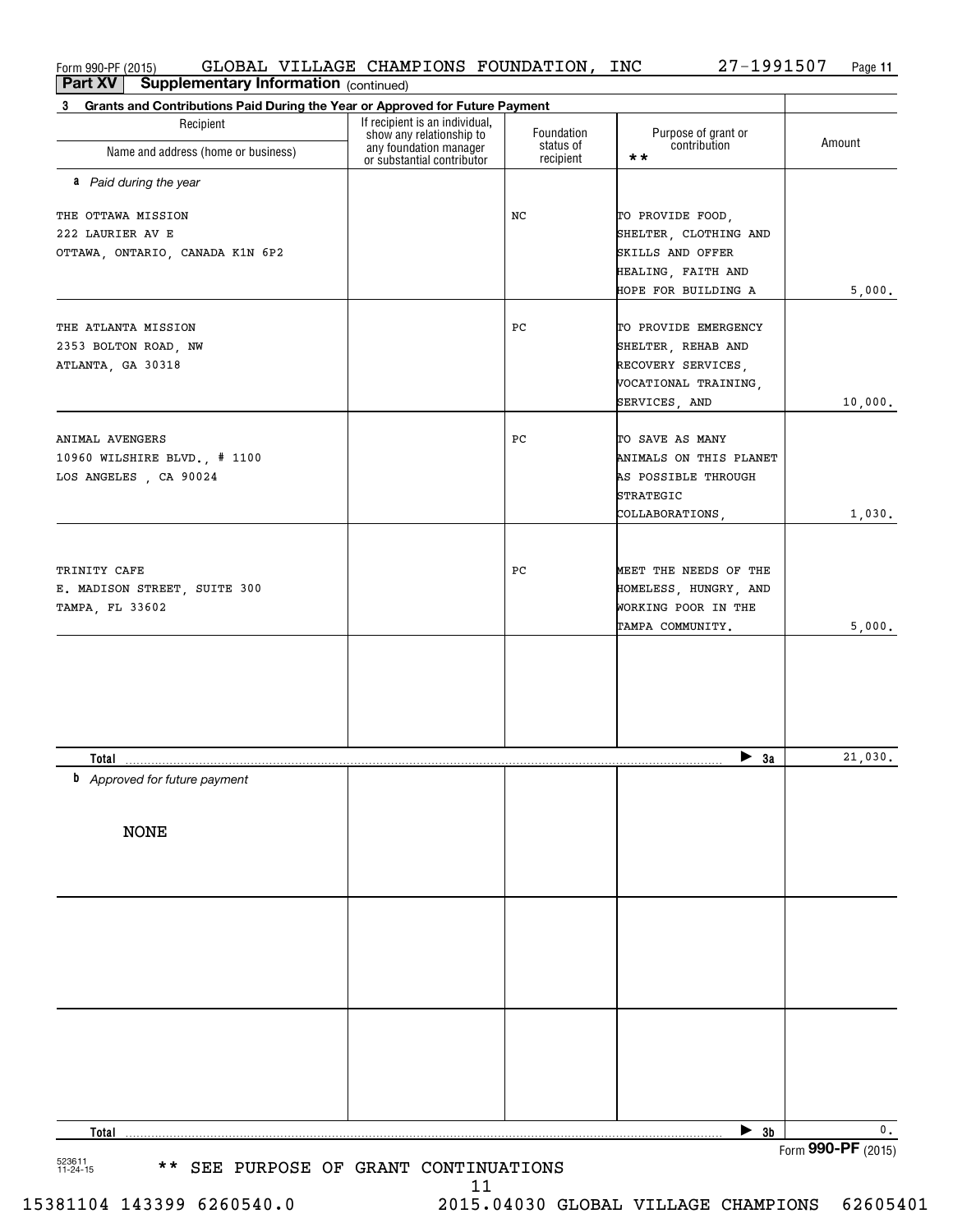# **Part XVI-A** Analysis of Income-Producing Activities

|                                                                                                                                                                                                                                           |                                | Unrelated business income |                                  | Excluded by section 512, 513, or 514 |                                             |
|-------------------------------------------------------------------------------------------------------------------------------------------------------------------------------------------------------------------------------------------|--------------------------------|---------------------------|----------------------------------|--------------------------------------|---------------------------------------------|
| Enter gross amounts unless otherwise indicated.<br>1 Program service revenue:                                                                                                                                                             | (a)<br><b>Business</b><br>code | (b)<br>Amount             | $\mathsf{Exclu}$<br>sion<br>code | (d)<br>Amount                        | (e)<br>Related or exempt<br>function income |
| a                                                                                                                                                                                                                                         |                                |                           |                                  |                                      |                                             |
| <u>and the contract of the contract of the contract of the contract of the contract of the contract of the contract of the contract of the contract of the contract of the contract of the contract of the contract of the contr</u><br>b |                                |                           |                                  |                                      |                                             |
| C                                                                                                                                                                                                                                         |                                |                           |                                  |                                      |                                             |
| <u> 1980 - Jan Samuel Barbara, margaret eta idazlea (h. 1980).</u><br><u> 1980 - Jan Sterner, amerikansk politiker (</u>                                                                                                                  |                                |                           |                                  |                                      |                                             |
| e<br><u> 1989 - Johann Harry Harry Harry Harry Harry Harry Harry Harry Harry Harry Harry Harry Harry Harry Harry Harry</u>                                                                                                                |                                |                           |                                  |                                      |                                             |
|                                                                                                                                                                                                                                           |                                |                           |                                  |                                      |                                             |
| Fees and contracts from government agencies<br>g                                                                                                                                                                                          |                                |                           |                                  |                                      |                                             |
| 2 Membership dues and assessments [111] Membership dues and assessments                                                                                                                                                                   |                                |                           |                                  |                                      |                                             |
| 3 Interest on savings and temporary cash                                                                                                                                                                                                  |                                |                           |                                  |                                      |                                             |
|                                                                                                                                                                                                                                           |                                |                           |                                  |                                      |                                             |
| 4 Dividends and interest from securities [111] [11] Dividends and interest from securities                                                                                                                                                |                                |                           |                                  |                                      |                                             |
| 5 Net rental income or (loss) from real estate:                                                                                                                                                                                           |                                |                           |                                  |                                      |                                             |
|                                                                                                                                                                                                                                           |                                |                           |                                  |                                      |                                             |
|                                                                                                                                                                                                                                           |                                |                           |                                  |                                      |                                             |
| 6 Net rental income or (loss) from personal                                                                                                                                                                                               |                                |                           |                                  |                                      |                                             |
|                                                                                                                                                                                                                                           |                                |                           |                                  |                                      |                                             |
|                                                                                                                                                                                                                                           |                                |                           |                                  |                                      |                                             |
| 8 Gain or (loss) from sales of assets other                                                                                                                                                                                               |                                |                           |                                  |                                      |                                             |
|                                                                                                                                                                                                                                           |                                |                           |                                  |                                      |                                             |
|                                                                                                                                                                                                                                           |                                |                           |                                  |                                      |                                             |
| 10 Gross profit or (loss) from sales of inventory                                                                                                                                                                                         |                                |                           |                                  |                                      |                                             |
| 11 Other revenue:                                                                                                                                                                                                                         |                                |                           |                                  |                                      |                                             |
| a<br><u> 1980 - Andrea Andrew Maria (h. 1980).</u>                                                                                                                                                                                        |                                |                           |                                  |                                      |                                             |
| b<br><u> 1989 - Andrea Aonaichte, ann an t-Èireann an t-Èireann an t-Èireann an t-Èireann an t-Èireann an t-Èireann an </u>                                                                                                               |                                |                           |                                  |                                      |                                             |
| C<br><u> 1980 - Andrea Andrew Maria (h. 1980).</u><br>d                                                                                                                                                                                   |                                |                           |                                  |                                      |                                             |
| <u> 1989 - Andrea State Barbara, amerikan personal di personal dengan personal dengan personal dengan personal de</u><br>е                                                                                                                |                                |                           |                                  |                                      |                                             |
| <u> 1989 - Alexandr Alexandr III, prima postala prima prima prima prima prima prima prima prima prima prima prim</u>                                                                                                                      |                                | 0.                        |                                  | 0.                                   | 0.                                          |
| 13 Total. Add line 12, columns (b), (d), and (e) material contracts and contained a series and a series of the series of the series of the series of the series of the series of the series of the series of the series of the            |                                |                           |                                  |                                      | $\overline{0}$ .                            |
| (See worksheet in line 13 instructions to verify calculations.)                                                                                                                                                                           |                                |                           |                                  |                                      |                                             |
|                                                                                                                                                                                                                                           |                                |                           |                                  |                                      |                                             |
| Relationship of Activities to the Accomplishment of Exempt Purposes<br><b>Part XVI-B</b>                                                                                                                                                  |                                |                           |                                  |                                      |                                             |
| Explain below how each activity for which income is reported in column (e) of Part XVI-A contributed importantly to the accomplishment of<br>Line No.                                                                                     |                                |                           |                                  |                                      |                                             |
| the foundation's exempt purposes (other than by providing funds for such purposes).<br>▼                                                                                                                                                  |                                |                           |                                  |                                      |                                             |
|                                                                                                                                                                                                                                           |                                |                           |                                  |                                      |                                             |
|                                                                                                                                                                                                                                           |                                |                           |                                  |                                      |                                             |
|                                                                                                                                                                                                                                           |                                |                           |                                  |                                      |                                             |
|                                                                                                                                                                                                                                           |                                |                           |                                  |                                      |                                             |
|                                                                                                                                                                                                                                           |                                |                           |                                  |                                      |                                             |
|                                                                                                                                                                                                                                           |                                |                           |                                  |                                      |                                             |
|                                                                                                                                                                                                                                           |                                |                           |                                  |                                      |                                             |
|                                                                                                                                                                                                                                           |                                |                           |                                  |                                      |                                             |
|                                                                                                                                                                                                                                           |                                |                           |                                  |                                      |                                             |
|                                                                                                                                                                                                                                           |                                |                           |                                  |                                      |                                             |
|                                                                                                                                                                                                                                           |                                |                           |                                  |                                      |                                             |
|                                                                                                                                                                                                                                           |                                |                           |                                  |                                      |                                             |
|                                                                                                                                                                                                                                           |                                |                           |                                  |                                      |                                             |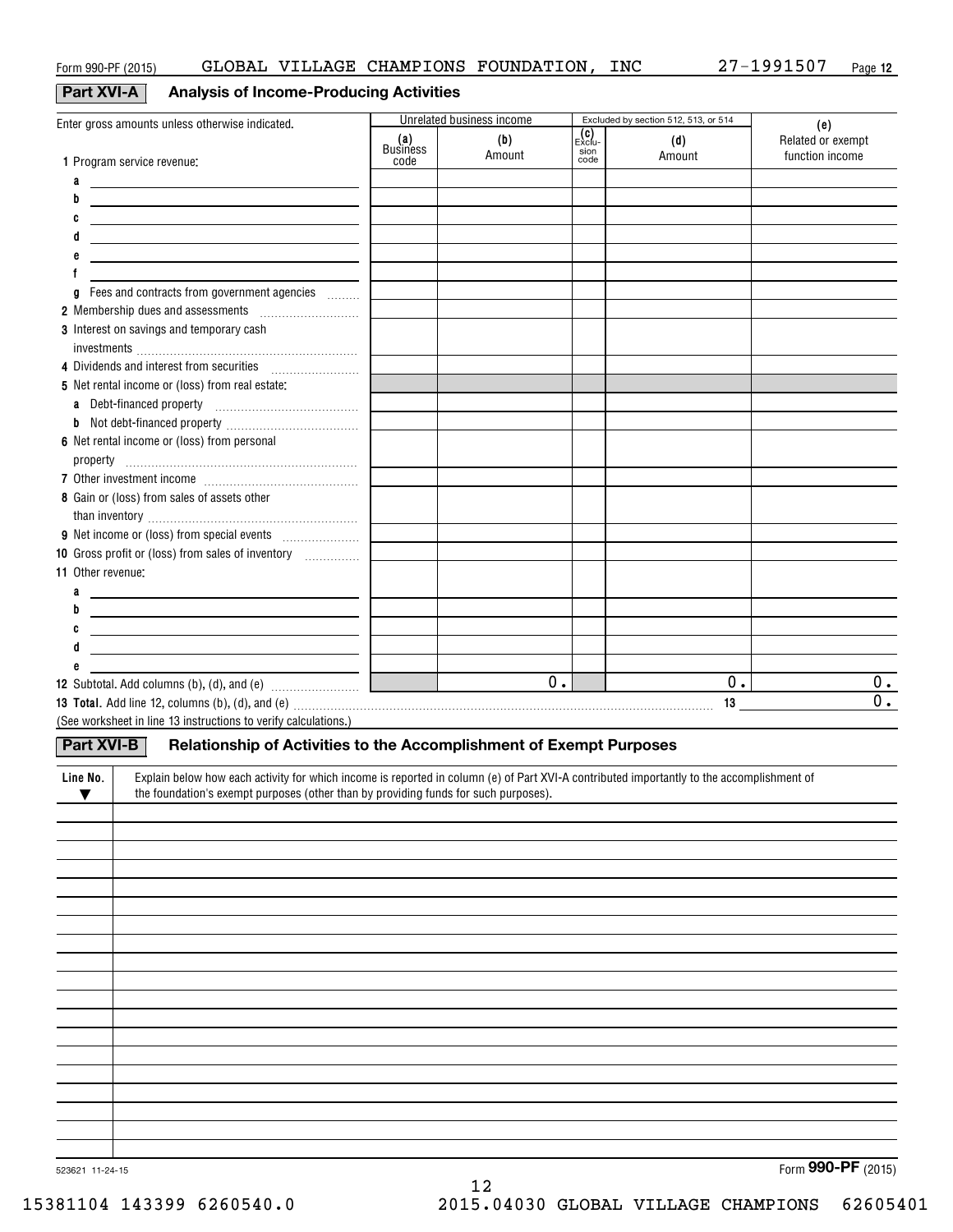|  | Form 990-PF (2015) | GLOBAL | VILLAGE | CHAMPIONS | FOUNDATION | INC | 1991507<br>רי ר | Page 13 |
|--|--------------------|--------|---------|-----------|------------|-----|-----------------|---------|
|--|--------------------|--------|---------|-----------|------------|-----|-----------------|---------|

|                | Part XVII       | <b>Exempt Organizations</b>                                                        |                      |                      | Information Regarding Transfers To and Transactions and Relationships With Noncharitable                                                                                                                                            |                  |                                                                      |                                                                                   |                  |              |
|----------------|-----------------|------------------------------------------------------------------------------------|----------------------|----------------------|-------------------------------------------------------------------------------------------------------------------------------------------------------------------------------------------------------------------------------------|------------------|----------------------------------------------------------------------|-----------------------------------------------------------------------------------|------------------|--------------|
| 1.             |                 |                                                                                    |                      |                      | Did the organization directly or indirectly engage in any of the following with any other organization described in section 501(c) of                                                                                               |                  |                                                                      |                                                                                   | Yes <sub>1</sub> | No           |
|                |                 |                                                                                    |                      |                      | the Code (other than section $501(c)(3)$ organizations) or in section 527, relating to political organizations?                                                                                                                     |                  |                                                                      |                                                                                   |                  |              |
|                |                 | Transfers from the reporting foundation to a noncharitable exempt organization of: |                      |                      |                                                                                                                                                                                                                                     |                  |                                                                      |                                                                                   |                  |              |
|                |                 |                                                                                    |                      |                      | $(1)$ Cash                                                                                                                                                                                                                          |                  |                                                                      | 1a(1)                                                                             |                  | х            |
|                |                 |                                                                                    |                      |                      | (2) Other assets <b>construction and construction of the construction</b> of the construction of the construction of the construction of the construction of the construction of the construction of the construction of the constr |                  |                                                                      | 1a(2)                                                                             |                  | X            |
|                |                 | <b>b</b> Other transactions:                                                       |                      |                      |                                                                                                                                                                                                                                     |                  |                                                                      |                                                                                   |                  |              |
|                |                 |                                                                                    |                      |                      | (1) Sales of assets to a noncharitable exempt organization manufactured contains and a set of assets to a noncharitable exempt organization                                                                                         |                  |                                                                      | 1b(1)                                                                             |                  | х            |
|                |                 |                                                                                    |                      |                      |                                                                                                                                                                                                                                     |                  |                                                                      | 1b(2)                                                                             |                  | X            |
|                |                 |                                                                                    |                      |                      | (3) Rental of facilities, equipment, or other assets [1] processes [1] processes [2] Rental of facilities, equipment, or other assets [1] processes [2] processes [2] and [2] also [2] also [2] also [2] also [2] also [2] als      |                  |                                                                      | 1b(3)                                                                             |                  | x            |
|                |                 |                                                                                    |                      |                      |                                                                                                                                                                                                                                     |                  |                                                                      | 1b(4)                                                                             |                  | x            |
|                |                 |                                                                                    |                      |                      | (5) Loans or loan guarantees <i>machines</i> and consumer an analysis of the consumer and consumer and consumer and consumer and consumer and consumer and consumer and consumer and consumer and consumer and consumer and consume |                  |                                                                      | 1b(5)                                                                             |                  | x            |
|                |                 |                                                                                    |                      |                      | (6) Performance of services or membership or fundraising solicitations [11] manufactures and continuum contract of services or membership or fundraising solicitations [11] manufactures and the Performance of Services and T      |                  |                                                                      | 1b(6)                                                                             |                  | X            |
|                |                 |                                                                                    |                      |                      |                                                                                                                                                                                                                                     |                  |                                                                      | 1c                                                                                |                  | X            |
|                |                 |                                                                                    |                      |                      | If the answer to any of the above is "Yes," complete the following schedule. Column (b) should always show the fair market value of the goods, other assets,                                                                        |                  |                                                                      |                                                                                   |                  |              |
|                |                 |                                                                                    |                      |                      | or services given by the reporting foundation. If the foundation received less than fair market value in any transaction or sharing arrangement, show in                                                                            |                  |                                                                      |                                                                                   |                  |              |
|                |                 | column (d) the value of the goods, other assets, or services received.             |                      |                      |                                                                                                                                                                                                                                     |                  |                                                                      |                                                                                   |                  |              |
| $(a)$ Line no. |                 | (b) Amount involved                                                                |                      |                      | (c) Name of noncharitable exempt organization                                                                                                                                                                                       |                  | (d) Description of transfers, transactions, and sharing arrangements |                                                                                   |                  |              |
|                |                 |                                                                                    |                      | N/A                  |                                                                                                                                                                                                                                     |                  |                                                                      |                                                                                   |                  |              |
|                |                 |                                                                                    |                      |                      |                                                                                                                                                                                                                                     |                  |                                                                      |                                                                                   |                  |              |
|                |                 |                                                                                    |                      |                      |                                                                                                                                                                                                                                     |                  |                                                                      |                                                                                   |                  |              |
|                |                 |                                                                                    |                      |                      |                                                                                                                                                                                                                                     |                  |                                                                      |                                                                                   |                  |              |
|                |                 |                                                                                    |                      |                      |                                                                                                                                                                                                                                     |                  |                                                                      |                                                                                   |                  |              |
|                |                 |                                                                                    |                      |                      |                                                                                                                                                                                                                                     |                  |                                                                      |                                                                                   |                  |              |
|                |                 |                                                                                    |                      |                      |                                                                                                                                                                                                                                     |                  |                                                                      |                                                                                   |                  |              |
|                |                 |                                                                                    |                      |                      |                                                                                                                                                                                                                                     |                  |                                                                      |                                                                                   |                  |              |
|                |                 |                                                                                    |                      |                      |                                                                                                                                                                                                                                     |                  |                                                                      |                                                                                   |                  |              |
|                |                 |                                                                                    |                      |                      |                                                                                                                                                                                                                                     |                  |                                                                      |                                                                                   |                  |              |
|                |                 |                                                                                    |                      |                      |                                                                                                                                                                                                                                     |                  |                                                                      |                                                                                   |                  |              |
|                |                 |                                                                                    |                      |                      |                                                                                                                                                                                                                                     |                  |                                                                      |                                                                                   |                  |              |
|                |                 |                                                                                    |                      |                      |                                                                                                                                                                                                                                     |                  |                                                                      |                                                                                   |                  |              |
|                |                 |                                                                                    |                      |                      |                                                                                                                                                                                                                                     |                  |                                                                      |                                                                                   |                  |              |
|                |                 |                                                                                    |                      |                      |                                                                                                                                                                                                                                     |                  |                                                                      |                                                                                   |                  |              |
|                |                 |                                                                                    |                      |                      |                                                                                                                                                                                                                                     |                  |                                                                      |                                                                                   |                  |              |
|                |                 |                                                                                    |                      |                      | 2a Is the foundation directly or indirectly affiliated with, or related to, one or more tax-exempt organizations described                                                                                                          |                  |                                                                      |                                                                                   |                  |              |
|                |                 |                                                                                    |                      |                      |                                                                                                                                                                                                                                     |                  |                                                                      | Yes                                                                               |                  | $X_{\geq 0}$ |
|                |                 | If "Yes," complete the following schedule.                                         |                      |                      |                                                                                                                                                                                                                                     |                  |                                                                      |                                                                                   |                  |              |
|                |                 | (a) Name of organization                                                           |                      |                      | (b) Type of organization                                                                                                                                                                                                            |                  | (c) Description of relationship                                      |                                                                                   |                  |              |
|                |                 | N/A                                                                                |                      |                      |                                                                                                                                                                                                                                     |                  |                                                                      |                                                                                   |                  |              |
|                |                 |                                                                                    |                      |                      |                                                                                                                                                                                                                                     |                  |                                                                      |                                                                                   |                  |              |
|                |                 |                                                                                    |                      |                      |                                                                                                                                                                                                                                     |                  |                                                                      |                                                                                   |                  |              |
|                |                 |                                                                                    |                      |                      |                                                                                                                                                                                                                                     |                  |                                                                      |                                                                                   |                  |              |
|                |                 |                                                                                    |                      |                      |                                                                                                                                                                                                                                     |                  |                                                                      |                                                                                   |                  |              |
|                |                 |                                                                                    |                      |                      | Under penalties of perjury, I declare that I have examined this return, including accompanying schedules and statements, and to the best of my knowledge                                                                            |                  |                                                                      |                                                                                   |                  |              |
| Sign           |                 |                                                                                    |                      |                      | and belief, it is true, correct, and complete. Declaration of preparer (other than taxpayer) is based on all information of which preparer has any knowledge.                                                                       |                  |                                                                      | May the IRS discuss this<br>return with the preparer<br>shown below (see instr.)? |                  |              |
| <b>Here</b>    |                 |                                                                                    |                      |                      |                                                                                                                                                                                                                                     | <b>SECRETARY</b> |                                                                      | $X \mid Y_{\text{es}}$                                                            |                  | No.          |
|                |                 | Signature of officer or trustee                                                    |                      |                      | Date                                                                                                                                                                                                                                | Title            |                                                                      |                                                                                   |                  |              |
|                |                 | Print/Type preparer's name                                                         |                      | Preparer's signature |                                                                                                                                                                                                                                     | Date             | Check<br>PTIN<br>if                                                  |                                                                                   |                  |              |
|                |                 |                                                                                    |                      |                      |                                                                                                                                                                                                                                     |                  | self-employed                                                        |                                                                                   |                  |              |
| Paid           |                 | ERIKA LEWIN                                                                        |                      |                      |                                                                                                                                                                                                                                     |                  |                                                                      | P00544975                                                                         |                  |              |
|                | Preparer        | Firm's name $\blacktriangleright$ CBIZ MHM,                                        | LLC                  |                      |                                                                                                                                                                                                                                     |                  | Firm's EIN 34-1900735                                                |                                                                                   |                  |              |
|                | <b>Use Only</b> |                                                                                    |                      |                      |                                                                                                                                                                                                                                     |                  |                                                                      |                                                                                   |                  |              |
|                |                 |                                                                                    |                      |                      | Firm's address > 1675 N. MILITARY TRAIL 5TH FLOOR                                                                                                                                                                                   |                  |                                                                      |                                                                                   |                  |              |
|                |                 |                                                                                    | BOCA RATON, FL 33486 |                      |                                                                                                                                                                                                                                     |                  | Phone no. 561-994-5050                                               |                                                                                   |                  |              |

523622 11-24-15 523622 11-24-15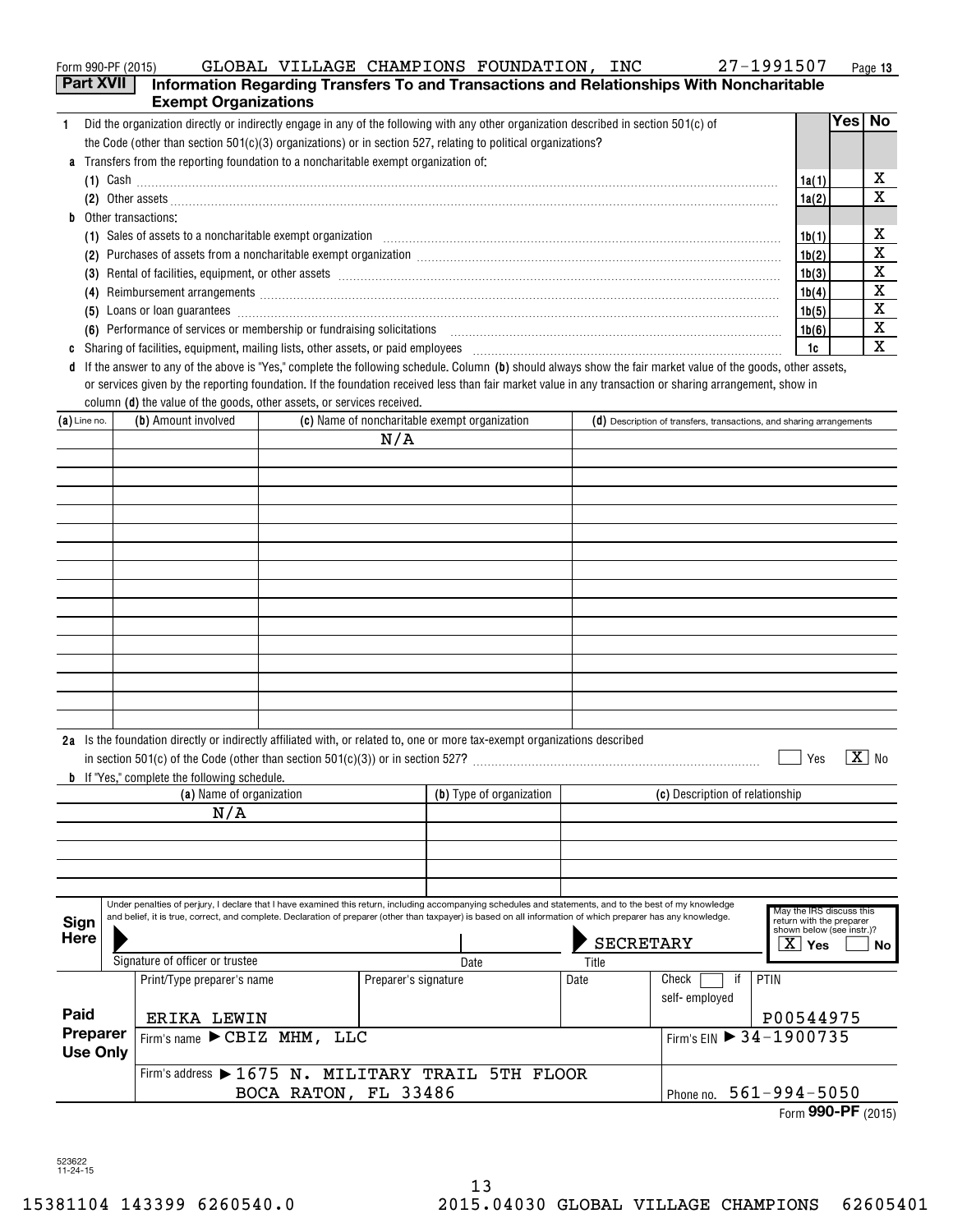GLOBAL VILLAGE CHAMPIONS FOUNDATION, INC 27-1991507 GLOBAL VILLAGE CHAMPIONS FOUNDATION, INC 27-1991507

**Part XV** Supplementary Information

3a Grants and Contributions Paid During the Year Continuation of Purpose of Grant or Contribution

NAME OF RECIPIENT - THE OTTAWA MISSION NAME OF RECIPIENT - THE OTTAWA MISSION

TO PROVIDE FOOD, SHELTER, CLOTHING AND SKILLS AND OFFER HEALING, FAITH TO PROVIDE FOOD, SHELTER, CLOTHING AND SKILLS AND OFFER HEALING, FAITH

AND HOPE FOR BUILDING A WHOLESOME LIFE AND HOPE FOR BUILDING A WHOLESOME LIFE

NAME OF RECIPIENT - THE ATLANTA MISSION NAME OF RECIPIENT - THE ATLANTA MISSION

TO PROVIDE EMERGENCY SHELTER, REHAB AND RECOVERY SERVICES, VOCATIONAL TO PROVIDE EMERGENCY SHELTER, REHAB AND RECOVERY SERVICES, VOCATIONAL

TRAINING, SERVICES, AND TRANSITIONAL HOUSING TRAINING, SERVICES, AND TRANSITIONAL HOUSING

NAME OF RECIPIENT - ANIMAL AVENGERS NAME OF RECIPIENT - ANIMAL AVENGERS

TO SAVE AS MANY ANIMALS ON THIS PLANET AS POSSIBLE THROUGH STRATEGIC TO SAVE AS MANY ANIMALS ON THIS PLANET AS POSSIBLE THROUGH STRATEGIC

COLLABORATIONS, FINANCIAL AID, ENGAGEMENT WITH POLICY MAKERS, HANDS ON COLLABORATIONS, FINANCIAL AID, ENGAGEMENT WITH POLICY MAKERS, HANDS ON

WORK IN THE FIELD, EDUCATION, & TACTICAL PLANNING/EXECUTION FOR THE WORK IN THE FIELD, EDUCATION, & TACTICAL PLANNING/EXECUTION FOR THE

FUTURE FUTURE

523655 04-01-15 523655 04-01-15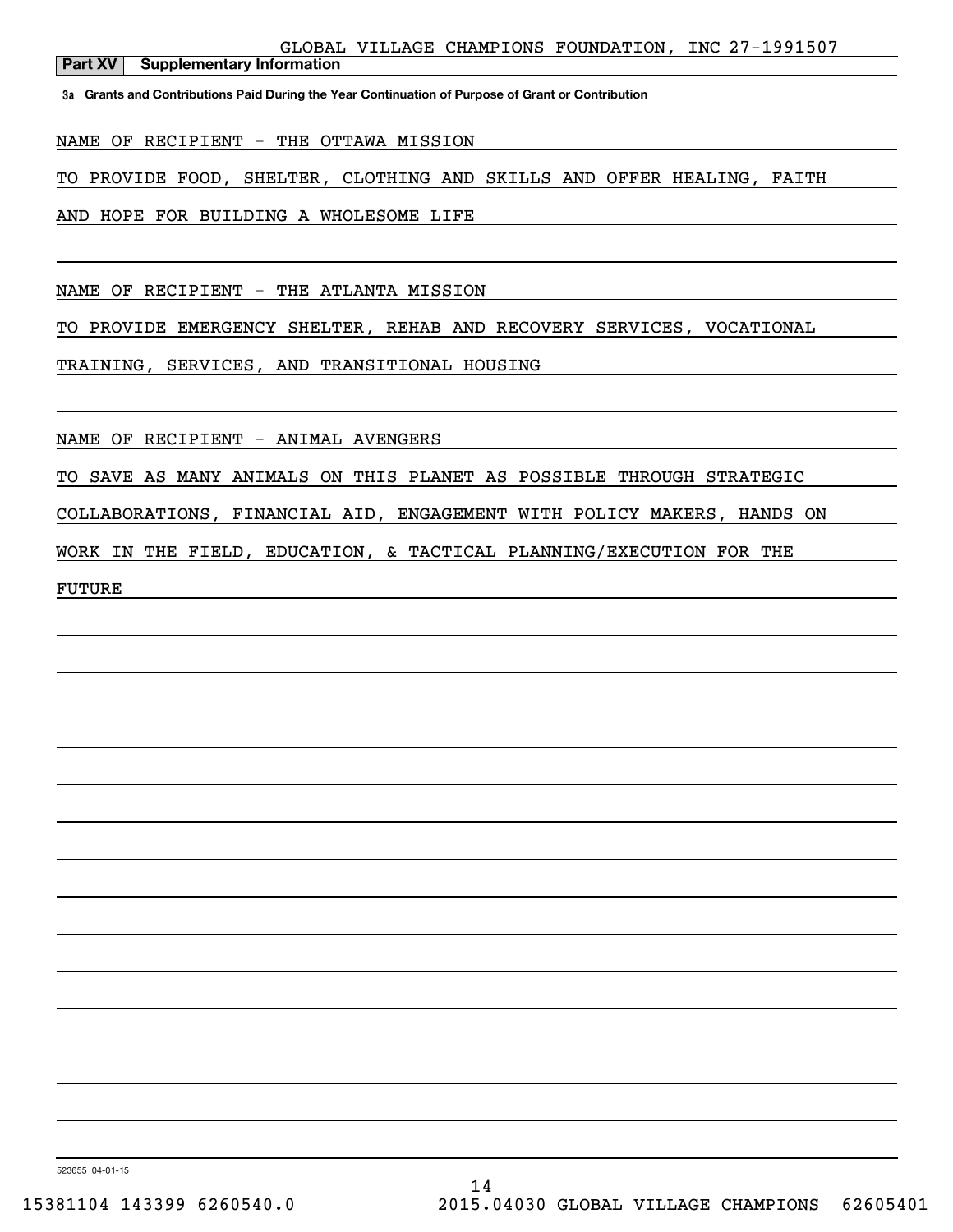**Schedule B (Form 990 , 990-EZ, (Form 990, 990-EZ, or 990-PF) or 990-PF)** Department of the Treasury Department of the Treasury Internal Revenue Service Internal Revenue Service

# **Schedule of Contributors Schedule B Schedule of Contributors**

**| Attach to Form 990, Form 990-EZ, or Form 990-PF. | Attach to Form 990, Form 990-EZ, or Form 990-PF. | Information about Schedule B (Form 990 , 990-EZ, or 990-PF) and | Information about Schedule B (Form 990, 990-EZ, or 990-PF) and its instructions is at** www.irs.gov/form990  $\cdot$ 

**Name of the organization Employer identification number Name of the organization Employer identification number**

**Organization type** (check one): **Organization type** (check one):

| GLOBAL VILLAGE CHAMPIONS FOUNDATION, | INC | 27-1991507 |
|--------------------------------------|-----|------------|
|--------------------------------------|-----|------------|

OMB No. 1545-0047 OMB No. 1545-0047

**2015** 

**2015**

| Filers of:         | Section:                                                                    |
|--------------------|-----------------------------------------------------------------------------|
| Form 990 or 990-EZ | 501(c)(<br>) (enter number) organization                                    |
|                    | $4947(a)(1)$ nonexempt charitable trust not treated as a private foundation |
|                    | 527 political organization                                                  |
| Form 990-PF        | X.<br>501(c)(3) exempt private foundation                                   |
|                    | 4947(a)(1) nonexempt charitable trust treated as a private foundation       |
|                    | 501(c)(3) taxable private foundation                                        |

Check if your organization is covered by the General Rule or a Special Rule. Note. Only a section 501(c)(7), (8), or (10) organization can check boxes for both the General Rule and a Special Rule. See instructions.

### **General Rule General Rule**

 $\boxed{\textbf{X}}$  For an organization filing Form 990, 990-EZ, or 990-PF that received, during the year, contributions totaling \$5,000 or more (in money or property) from any one contributor. Complete Parts I and II. See instructions for determining a contributor's total contributions.

### **Special Rules Special Rules**

 $\mathcal{L}^{\text{max}}$ 

| For an organization described in section 501(c)(3) filing Form 990 or 990-EZ that met the 33 1/3% support test of the regulations under              |
|------------------------------------------------------------------------------------------------------------------------------------------------------|
| sections 509(a)(1) and 170(b)(1)(A)(vi), that checked Schedule A (Form 990 or 990-EZ), Part II, line 13, 16a, or 16b, and that received from         |
| any one contributor, during the year, total contributions of the greater of (1) \$5,000 or (2) 2% of the amount on (i) Form 990, Part VIII, line 1h, |
| or (ii) Form 990-EZ, line 1, Complete Parts I and II.                                                                                                |

For an organization described in section 501(c)(7), (8), or (10) filing Form 990 or 990-EZ that received from any one contributor, during the year, total contributions of more than \$1,000 *exclusively* for religious, charitable, scientific, literary, or educational purposes, or for the prevention of cruelty to children or animals. Complete Parts I, II, and III. the prevention of cruelty to children or animals. Complete Parts I, II, and III.  $\mathcal{L}^{\text{max}}$ 

For an organization described in section 501(c)(7), (8), or (10) filing Form 990 or 990-EZ that received from any one contributor, during the year, contributions <sub>exclusively</sub> for religious, charitable, etc., purposes, but no such contributions totaled more than \$1,000. If this box is checked, enter here the total contributions that were received during the year for an exclusively religious, charitable, etc., purpose. Do not complete any of the parts unless the **General Rule** applies to this organization because it received *nonexclusively* religious, charitable, etc., contributions totaling \$5,000 or more during the year medicional manumum states i

Caution. An organization that is not covered by the General Rule and/or the Special Rules does not file Schedule B (Form 990, 990-EZ, or 990-PF), but it <mark>must</mark> answer "No" on Part IV, line 2, of its Form 990; or check the box on line H of its Form 990-EZ or on its Form 990-PF, Part I, line 2, to certify that it does not meet the filing requirements of Schedule B (Form 990 , 990-EZ, or 990-PF). certify that it does not meet the filing requirements of Schedule B (Form 990, 990-EZ, or 990-PF).

LHA For Paperwork Reduction Act Notice, see the Instructions for Form 990, 990-EZ, or 990-PF. **990-EZ, or 990-PF. Schedule B (Form <sup>990</sup> , 990-EZ, or 990-PF) (2015) Schedule B (Form 990, 990-EZ, or 990-PF) (2015)**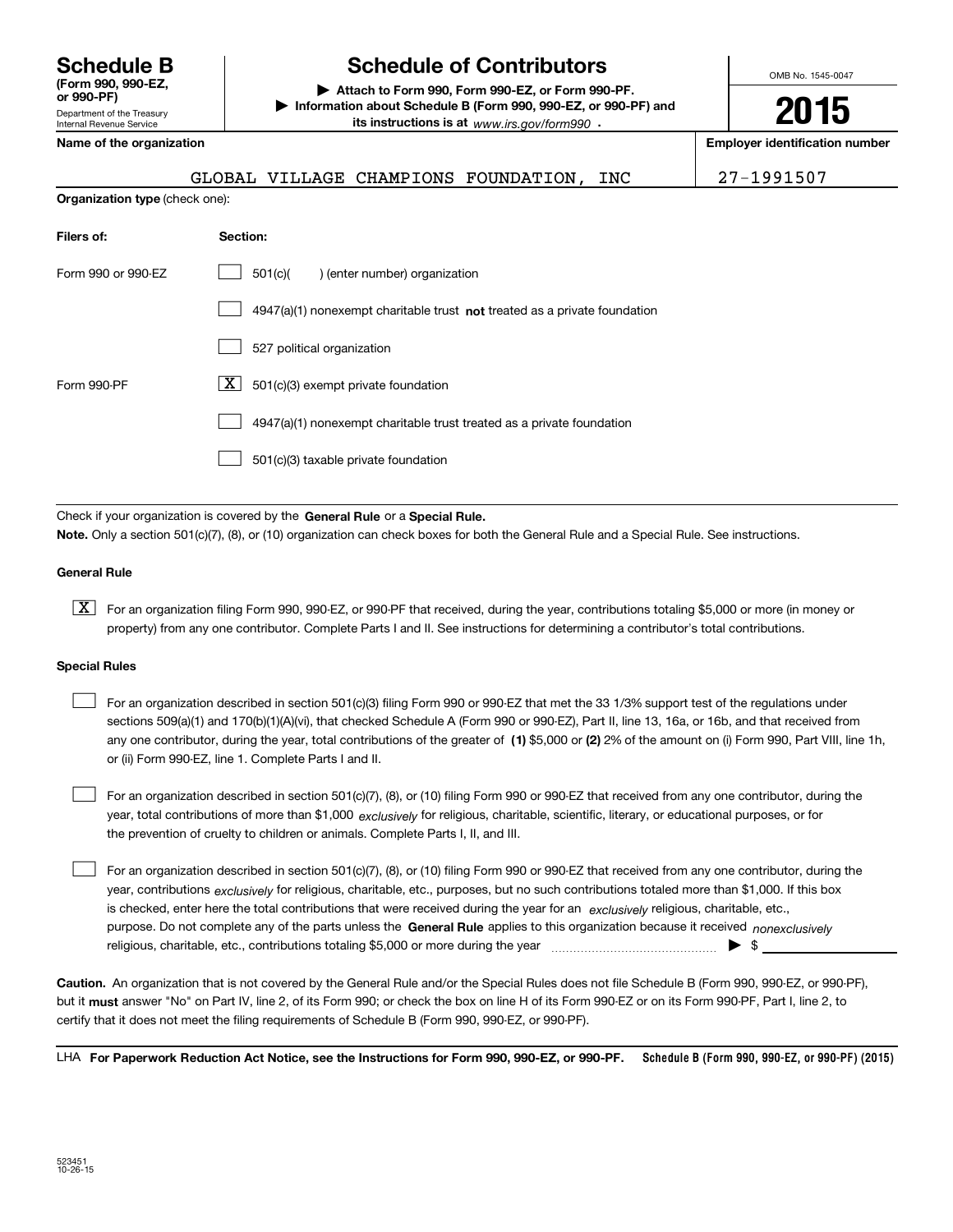## Schedule B (Form 990, 990-EZ, or 990-PF) (2015) **Page 2 Page 2 Page 2 Page 2 Page 2 Page 2 Page 2 Page 2 Page 2 Page 2 Page 2 Page 2 Page 2 Page 2 Page 2 Page 2 Page 2 Page 2 Page 2 Pa**

### GLOBAL VILLAGE CHAMPIONS FOUNDATION, INC  $\begin{array}{|c|c|c|c|c|c|}\hline \text{27--1991507} \end{array}$

|                      | Schedule B (Form 990, 990-EZ, or 990-PF) (2015)                                                                |                                   | Page 2                                                                                                      |
|----------------------|----------------------------------------------------------------------------------------------------------------|-----------------------------------|-------------------------------------------------------------------------------------------------------------|
| Name of organization |                                                                                                                |                                   | <b>Employer identification number</b>                                                                       |
|                      | GLOBAL VILLAGE CHAMPIONS FOUNDATION,<br>INC                                                                    |                                   | 27-1991507                                                                                                  |
| Part I               | <b>Contributors</b> (see instructions). Use duplicate copies of Part I if additional space is needed.          |                                   |                                                                                                             |
| (a)<br>No.           | (b)<br>Name, address, and ZIP + 4                                                                              | (c)<br><b>Total contributions</b> | (d)<br>Type of contribution                                                                                 |
| 1                    | NATIONAL CHRISTIAN FOUNDATION<br>SUITE 500<br>11625 RAINWATER DRIVE,<br>ALPHARETTA<br>GA 30009<br>$\mathbf{r}$ | 5,000.<br>\$                      | $\overline{\mathbf{X}}$<br>Person<br>Payroll<br>Noncash<br>(Complete Part II for<br>noncash contributions.) |
| (a)<br>No.           | (b)<br>Name, address, and ZIP + 4                                                                              | (c)<br><b>Total contributions</b> | (d)<br>Type of contribution                                                                                 |
|                      |                                                                                                                | \$                                | Person<br>Payroll<br>Noncash<br>(Complete Part II for<br>noncash contributions.)                            |
| (a)<br>No.           | (b)<br>Name, address, and ZIP + 4                                                                              | (c)<br><b>Total contributions</b> | (d)<br>Type of contribution                                                                                 |
|                      |                                                                                                                | \$                                | Person<br>Payroll<br>Noncash<br>(Complete Part II for<br>noncash contributions.)                            |
| (a)<br>No.           | (b)<br>Name, address, and ZIP + 4                                                                              | (c)<br><b>Total contributions</b> | (d)<br>Type of contribution                                                                                 |
|                      |                                                                                                                | \$                                | Person<br>Payroll<br>Noncash<br>(Complete Part II for<br>noncash contributions.)                            |
| (a)<br>No.           | (b)<br>Name, address, and ZIP + 4                                                                              | (c)<br><b>Total contributions</b> | (d)<br>Type of contribution                                                                                 |
|                      |                                                                                                                | \$                                | Person<br>Payroll<br>Noncash<br>(Complete Part II for<br>noncash contributions.)                            |
| (a)<br>No.           | (b)<br>Name, address, and ZIP + 4                                                                              | (c)<br><b>Total contributions</b> | (d)<br>Type of contribution                                                                                 |
|                      |                                                                                                                | \$                                | Person<br>Payroll<br>Noncash<br>(Complete Part II for<br>noncash contributions.)                            |

**Schedule B (Form 990 , 990-EZ, or 990-PF) (2015) Schedule B (Form 990, 990-EZ, or 990-PF) (2015)**

523452 10-26-15 523452 10-26-15

15381104 143399 6260540.0

16 16 2015.04030 GLOBAL VILLAGE CHAMPIONS 62605401 15381104 143399 6260540.0 2015.04030 GLOBAL VILLAGE CHAMPIONS 62605401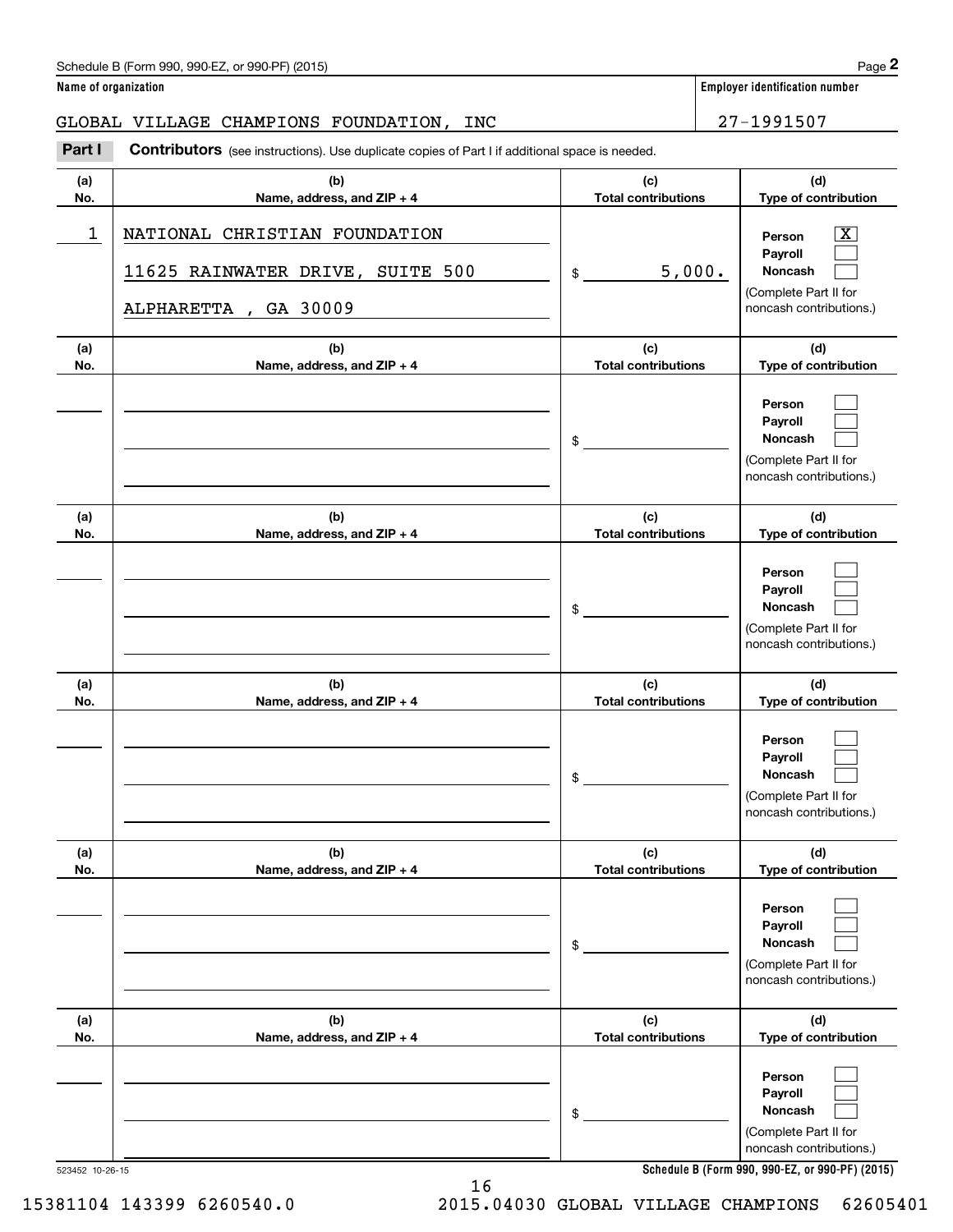GLOBAL VILLAGE CHAMPIONS FOUNDATION, INC  $\begin{array}{|c|c|c|c|c|c|}\hline \text{27--1991507} \end{array}$ Employer identification Page 3<br> **3Part II Noncash Property** (see instructions). Use duplicate copies of Part II if additional space is needed.<br> **Part II Noncash Property** (see instructions). Use duplicate copies of Par

| (a)<br>No.<br>from<br>Part I | (b)<br>Description of noncash property given | (c)<br>FMV (or estimate)<br>(see instructions) | (d)<br>Date received |
|------------------------------|----------------------------------------------|------------------------------------------------|----------------------|
|                              |                                              |                                                |                      |
|                              |                                              | \$                                             |                      |
| (a)<br>No.<br>from<br>Part I | (b)<br>Description of noncash property given | (c)<br>FMV (or estimate)<br>(see instructions) | (d)<br>Date received |
|                              |                                              |                                                |                      |
|                              |                                              | \$                                             |                      |
| (a)<br>No.<br>from<br>Part I | (b)<br>Description of noncash property given | (c)<br>FMV (or estimate)<br>(see instructions) | (d)<br>Date received |
|                              |                                              |                                                |                      |
|                              |                                              | \$                                             |                      |
| (a)<br>No.<br>from<br>Part I | (b)<br>Description of noncash property given | (c)<br>FMV (or estimate)<br>(see instructions) | (d)<br>Date received |
|                              |                                              |                                                |                      |
|                              |                                              | \$                                             |                      |
| (a)<br>No.<br>from<br>Part I | (b)<br>Description of noncash property given | (c)<br>FMV (or estimate)<br>(see instructions) | (d)<br>Date received |
|                              |                                              |                                                |                      |
|                              |                                              | \$                                             |                      |
| (a)<br>No.<br>from<br>Part I | (b)<br>Description of noncash property given | (c)<br>FMV (or estimate)<br>(see instructions) | (d)<br>Date received |
|                              |                                              |                                                |                      |
|                              |                                              | \$                                             |                      |

17 17 15381104 143399 6260540.0 2015.04030 GLOBAL VILLAGE CHAMPIONS 62605401 15381104 143399 6260540.0 2015.04030 GLOBAL VILLAGE CHAMPIONS 62605401

523453 10-26-15 **Schedule B (Form 990 , 990-EZ, or 990-PF) (2015) Schedule B (Form 990, 990-EZ, or 990-PF) (2015)**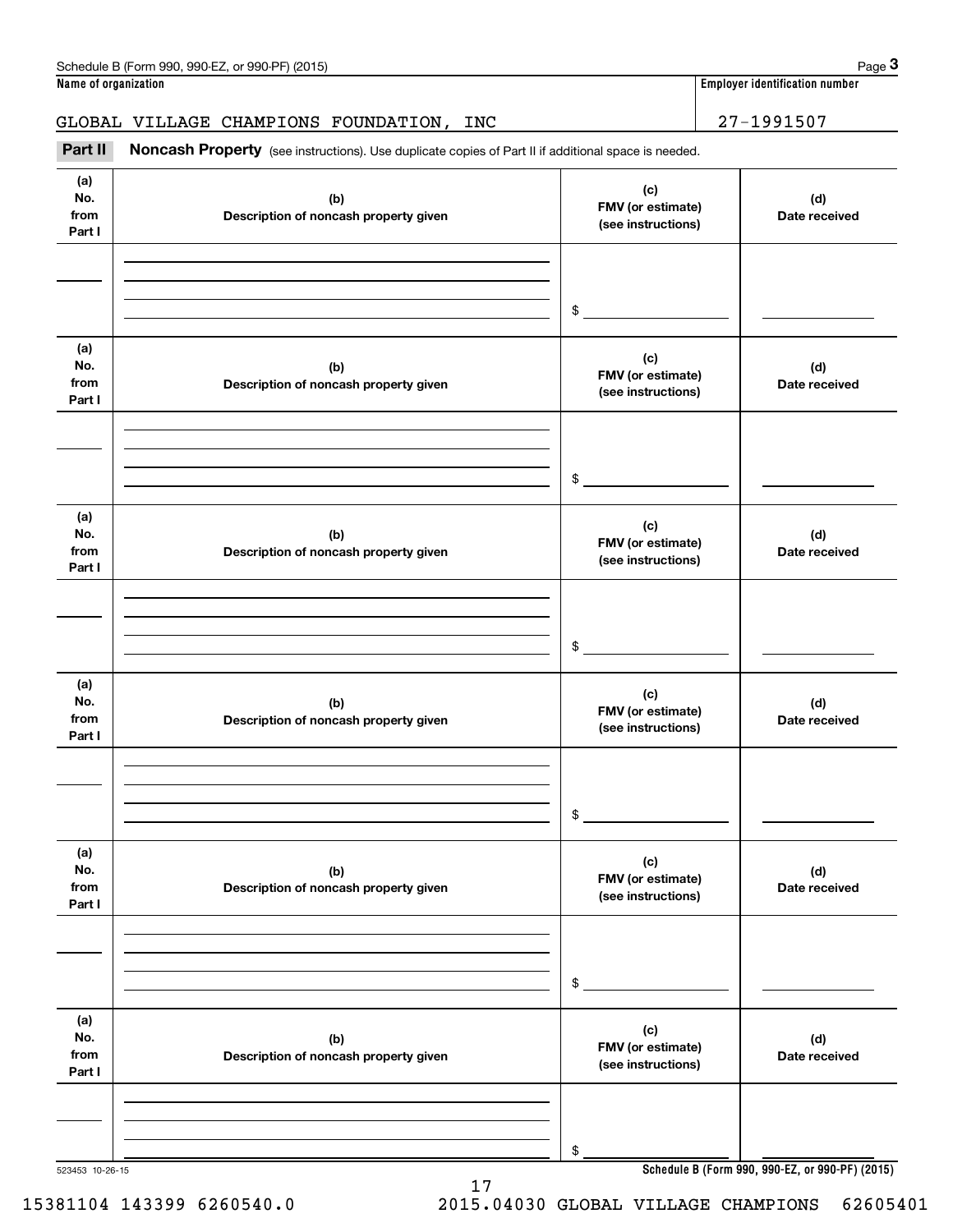|                           | Schedule B (Form 990, 990-EZ, or 990-PF) (2015)                                                                                                                                                                                                                                 |                      |  | Page 4                                   |  |  |  |  |
|---------------------------|---------------------------------------------------------------------------------------------------------------------------------------------------------------------------------------------------------------------------------------------------------------------------------|----------------------|--|------------------------------------------|--|--|--|--|
| Name of organization      |                                                                                                                                                                                                                                                                                 |                      |  | <b>Employer identification number</b>    |  |  |  |  |
|                           | GLOBAL VILLAGE CHAMPIONS FOUNDATION, INC                                                                                                                                                                                                                                        |                      |  | 27-1991507                               |  |  |  |  |
| Part III                  | Exclusively religious, charitable, etc., contributions to organizations described in section $501(c)(7)$ , (8), or (10) that total more than \$1,000 for<br>the year from any one contributor. Complete columns (a) through (e) and the following line entry. For organizations |                      |  |                                          |  |  |  |  |
|                           | completing Part III, enter the total of exclusively religious, charitable, etc., contributions of \$1,000 or less for the year. (Enter this info. once.) $\blacktriangleright$ \$<br>Use duplicate copies of Part III if additional space is needed.                            |                      |  |                                          |  |  |  |  |
| (a) No.                   |                                                                                                                                                                                                                                                                                 |                      |  |                                          |  |  |  |  |
| from<br>Part I            | (b) Purpose of gift                                                                                                                                                                                                                                                             | (c) Use of gift      |  | (d) Description of how gift is held      |  |  |  |  |
|                           |                                                                                                                                                                                                                                                                                 |                      |  |                                          |  |  |  |  |
|                           |                                                                                                                                                                                                                                                                                 |                      |  |                                          |  |  |  |  |
|                           |                                                                                                                                                                                                                                                                                 |                      |  |                                          |  |  |  |  |
|                           |                                                                                                                                                                                                                                                                                 | (e) Transfer of gift |  |                                          |  |  |  |  |
|                           | Transferee's name, address, and $ZIP + 4$                                                                                                                                                                                                                                       |                      |  | Relationship of transferor to transferee |  |  |  |  |
|                           |                                                                                                                                                                                                                                                                                 |                      |  |                                          |  |  |  |  |
|                           |                                                                                                                                                                                                                                                                                 |                      |  |                                          |  |  |  |  |
|                           |                                                                                                                                                                                                                                                                                 |                      |  |                                          |  |  |  |  |
| (a) No.<br>from           | (b) Purpose of gift                                                                                                                                                                                                                                                             | (c) Use of gift      |  | (d) Description of how gift is held      |  |  |  |  |
| Part I                    |                                                                                                                                                                                                                                                                                 |                      |  |                                          |  |  |  |  |
|                           |                                                                                                                                                                                                                                                                                 |                      |  |                                          |  |  |  |  |
|                           |                                                                                                                                                                                                                                                                                 |                      |  |                                          |  |  |  |  |
|                           | (e) Transfer of gift                                                                                                                                                                                                                                                            |                      |  |                                          |  |  |  |  |
|                           |                                                                                                                                                                                                                                                                                 |                      |  |                                          |  |  |  |  |
|                           | Transferee's name, address, and $ZIP + 4$                                                                                                                                                                                                                                       |                      |  | Relationship of transferor to transferee |  |  |  |  |
|                           |                                                                                                                                                                                                                                                                                 |                      |  |                                          |  |  |  |  |
|                           |                                                                                                                                                                                                                                                                                 |                      |  |                                          |  |  |  |  |
| (a) No.                   |                                                                                                                                                                                                                                                                                 |                      |  |                                          |  |  |  |  |
| from<br>Part I            | (b) Purpose of gift                                                                                                                                                                                                                                                             | (c) Use of gift      |  | (d) Description of how gift is held      |  |  |  |  |
|                           |                                                                                                                                                                                                                                                                                 |                      |  |                                          |  |  |  |  |
|                           |                                                                                                                                                                                                                                                                                 |                      |  |                                          |  |  |  |  |
|                           |                                                                                                                                                                                                                                                                                 |                      |  |                                          |  |  |  |  |
|                           |                                                                                                                                                                                                                                                                                 | (e) Transfer of gift |  |                                          |  |  |  |  |
|                           | Transferee's name, address, and ZIP + 4                                                                                                                                                                                                                                         |                      |  | Relationship of transferor to transferee |  |  |  |  |
|                           |                                                                                                                                                                                                                                                                                 |                      |  |                                          |  |  |  |  |
|                           |                                                                                                                                                                                                                                                                                 |                      |  |                                          |  |  |  |  |
|                           |                                                                                                                                                                                                                                                                                 |                      |  |                                          |  |  |  |  |
| (a) No.<br>from<br>Part I | (b) Purpose of gift                                                                                                                                                                                                                                                             | (c) Use of gift      |  | (d) Description of how gift is held      |  |  |  |  |
|                           |                                                                                                                                                                                                                                                                                 |                      |  |                                          |  |  |  |  |
|                           |                                                                                                                                                                                                                                                                                 |                      |  |                                          |  |  |  |  |
|                           |                                                                                                                                                                                                                                                                                 |                      |  |                                          |  |  |  |  |
|                           |                                                                                                                                                                                                                                                                                 | (e) Transfer of gift |  |                                          |  |  |  |  |
|                           | Transferee's name, address, and ZIP + 4                                                                                                                                                                                                                                         |                      |  | Relationship of transferor to transferee |  |  |  |  |
|                           |                                                                                                                                                                                                                                                                                 |                      |  |                                          |  |  |  |  |
|                           |                                                                                                                                                                                                                                                                                 |                      |  |                                          |  |  |  |  |
|                           |                                                                                                                                                                                                                                                                                 |                      |  |                                          |  |  |  |  |
|                           |                                                                                                                                                                                                                                                                                 |                      |  |                                          |  |  |  |  |

18 18

523454 10-26-15 **Schedule B (Form 990 , 990-EZ, or 990-PF) (2015) Schedule B (Form 990, 990-EZ, or 990-PF) (2015)**

15381104 143399 6260540.0 2015.04030 GLOBAL VILLAGE CHAMPIONS 62605401 15381104 143399 6260540.0 2015.04030 GLOBAL VILLAGE CHAMPIONS 62605401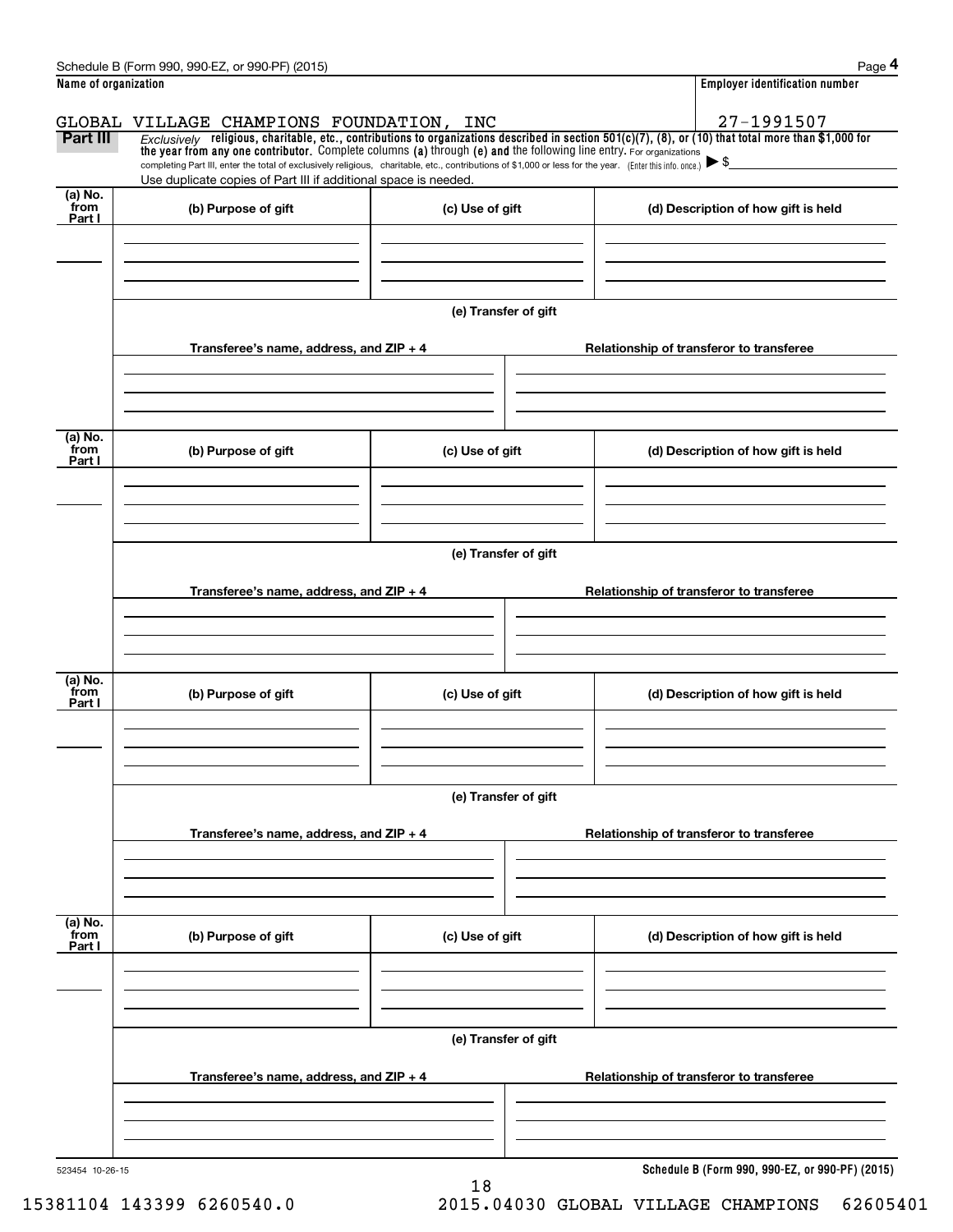~ ~ ~ ~ ~ ~ ~ ~ ~ ~ ~ ~ ~ ~ ~ ~ ~ ~ ~ ~ ~ ~ ~ ~ ~ ~ ~ ~ ~ ~ ~ ~ ~ ~ ~ ~ ~ ~ ~ ~ ~ ~ ~ ~ ~ ~ ~

~ ~ ~ ~ ~ ~ ~ ~ ~ ~ ~ ~ ~

| FORM 990-PF                  | ACCOUNTING FEES                     |                                                | STATEMENT 1                   |                                      |  |
|------------------------------|-------------------------------------|------------------------------------------------|-------------------------------|--------------------------------------|--|
| DESCRIPTION                  | (A)<br><b>EXPENSES</b><br>PER BOOKS | $\mathbf B$ )<br>INVEST-<br>NET<br>MENT INCOME | (C)<br>ADJUSTED<br>NET INCOME | (D)<br>CHARITABLE<br><b>PURPOSES</b> |  |
| ACCOUNTING                   | 6,909.                              | 0.                                             |                               | О.                                   |  |
| TO FORM 990-PF, PG 1, LN 16B | 6,909.                              | 0.                                             |                               | О.                                   |  |
|                              |                                     |                                                |                               |                                      |  |

}}}}}}}}}}}}}}}}}}}}}}}}}}}}}}}}}}}}}}}} }}}}}}}}}} ~~~~~~~~~~~~~~~~~~~~~~~~~~~~~~~~~~~~~~~~~~~~~~~~~~~~~~~~~~~~~~~~~~~~~~~~~~~~~~

| FORM $990-PF$ | OTHER EXPENSES | <b>STATEMENT</b> |
|---------------|----------------|------------------|
|---------------|----------------|------------------|

~~~~~~~~~~~~~~~~~~~~~~~~~~~~~~~~~~~~~~~~~~~~~~~~~~~~~~~~~~~~~~~~~~~~~~~~~~~~~~

| DESCRIPTION                                                         | (A)<br><b>EXPENSES</b><br>PER BOOKS | (B)<br>INVEST-<br>NET<br>INCOME<br>MENT | (C)<br>ADJUSTED<br>NET INCOME | (D)<br>CHARITABLE<br><b>PURPOSES</b> |
|---------------------------------------------------------------------|-------------------------------------|-----------------------------------------|-------------------------------|--------------------------------------|
| FILING FEES<br>MERCHANT FEES<br>POSTAGE/MAILING SERVICE             | 96.<br>498.<br>550.                 | 0.<br>0.<br>0.                          |                               | 0.<br>0.<br>0.                       |
| <b>SUPPLIES</b><br><b>TELEPHONE</b><br>RELIEF GOODS (FOOD, MEDICAL, | 445.<br>407.                        | 0.<br>0.                                |                               | 0.<br>0.                             |
| $ETC.$ )<br><b>BANK CHARGES</b>                                     | 1,771.<br>360.                      | 0.<br>0.                                |                               | 1,771.<br>0.                         |
| TO FORM 990-PF, PG 1, LN 23                                         | 4,127.                              | 0.                                      |                               | 1,771.                               |